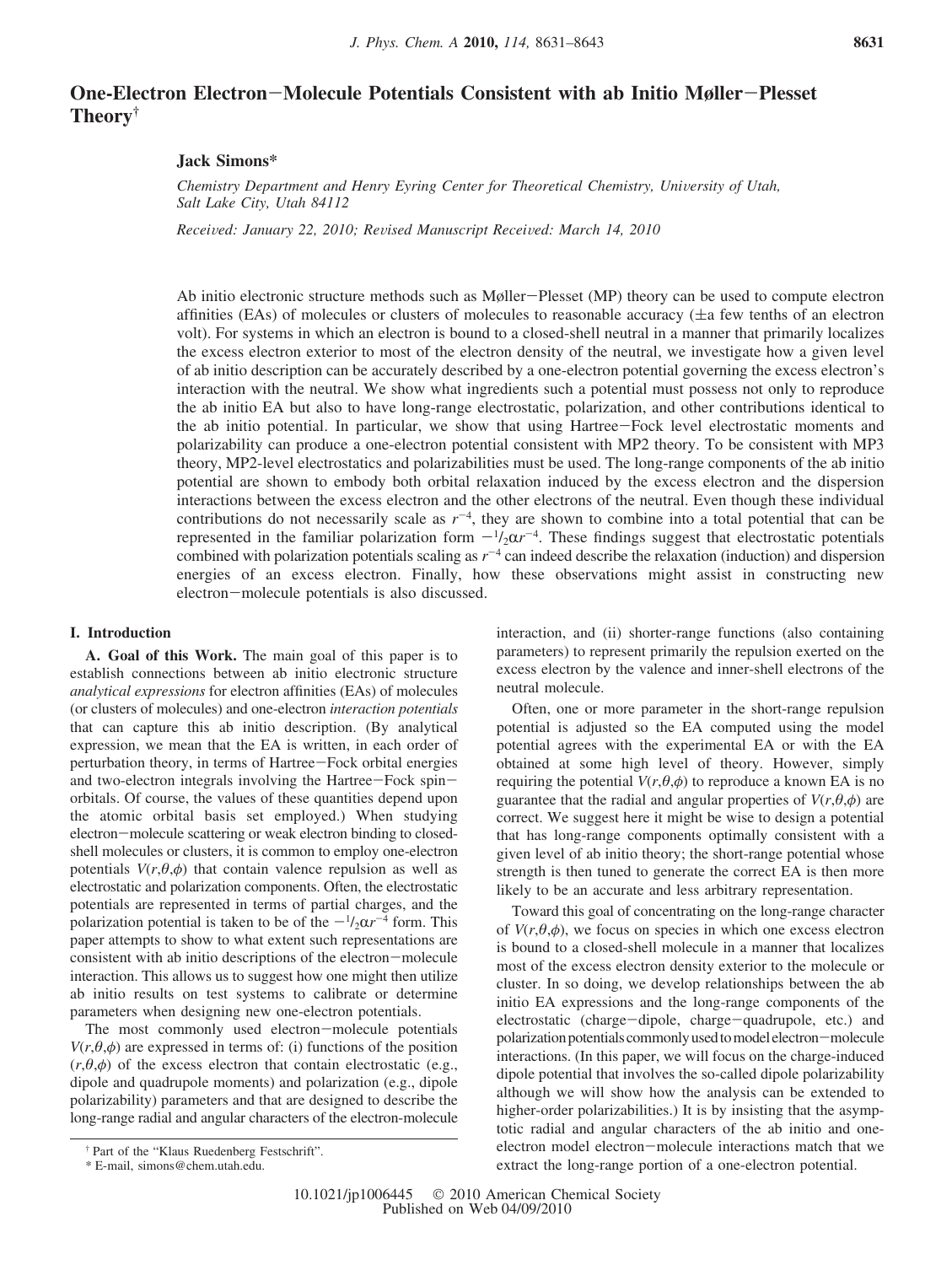Following this path, we are able to characterize polarization potentials that achieve EA values and asymptotic forms maximally consistent with MP*n* ab initio theory. At the MP2 level, the Hartree-Fock (HF) level electrostatic moments and polarizabilities of the neutral molecule appear. We also demonstrate how such potentials can be extended to the MP3 level, in which MP2 level electrostatic moments and polarizabilities arise. It is our hope that others can employ and extend this approach to even higher and more robust levels of theory to develop even better electron-molecule interaction potentials. Such advances could have significant impact on how one treats electrons in large molecular clusters, on surfaces, and in electron-molecule scattering.

When electron-molecule interactions are studied, the primary advantage in using a local one-electron potential  $V(r, \theta, \phi)$  =  $V(\mathbf{r})$  lies in the fact that the associated Schrödinger equation depends only on three coordinates  $(r, \theta, \phi)$ . In contrast, ab initio approaches involve dealing with many-electron wave functions or complicated density functionals whose utilization is extremely computationally taxing. The approach taken here involves extracting *V*(**r**) from an ab initio expression for the molecule's or cluster's EA in a manner that focuses on the large *r* character of *V*(**r**), while expressing the electrostatic and shorter-range repulsive potentials in terms of the electron-nuclei Coulomb attractions and electron-electron Coulomb and exchange repulsions as they appear in the Fock operator. In such a form, applications to small molecules and clusters are quite feasible, but for large molecular clusters, applications would be difficult because of the need to evaluate the Coulomb and exchange integrals appearing in the Fock operator's matrix elements.

**B. Model Potentials to Replace the Fock Operator.** For the reason just stated, most applications of electron-molecule potentials to larger clusters of molecules involve replacing the valence-repulsion and electrostatic components of the Fock operator by another easily evaluated one-electron effective potential. For example, as mentioned briefly above, these components are often expressed in terms of (i) Coulomb interactions of the excess electron with point partial charges distributed to simulate the molecule's or cluster's dipole and quadrupole moments and (ii) repulsive factors (often depending exponentially with distance) to simulate the excess electron's exclusion from regions of the neutral's occupied valence and inner-shell orbitals.

A significant challenge in combining a one-electron electrostatic-plus-repulsion potential with a one-electron polarization potential is how one cuts off or attenuates the polarization potential  $-1/2\alpha/r^4$  and the attractive Coulomb potentials  $-q/r$ involving positive partial charges (of magnitude *q*) as  $r \rightarrow 0$ . For example, the polarization potential can be multiplied by (1  $-\exp(-br^2)^2$  to overcome its divergence as  $r \to 0$ . As noted<br>earlier, the strength and functional form of the short-range earlier, the strength and functional form of the short-range repulsion potential must also be carefully chosen (often to guarantee the EA agrees with an accurate value for some test system).

**C. Intermolecular Potentials.** When dealing with an electron bound to a cluster of closed-shell molecules, it is common to express the interaction between the electron and the cluster as a sum of interaction potentials of the electron with each molecule in the cluster. In such studies, one must also account for the fact that the molecules can polarize one another and that the resulting induced moments alter the interaction potentials among the cluster's constituent molecules. This means that one must employ a molecule-molecule interaction potential (which is necessary for determining the total energies of the neutral



**Figure 1.**  $(H_2O)_{20}$  anion and the orbital occupied by the excess electron in its ground state (top). The light blue vector is used to describe the location of an electron localized within the neutral cluster while the red and black vector sum gives the location of the excess electron in the orbital shown. Ground and excited electronic states of  $(H_2O)_{45}^$ anion showing the orbital occupied by the excess electron (bottom) in ground and excited states (adapted from Figures 10 and 12 in ref 11b).

and anionic cluster) that can treat the inductive effects of the excess electron and of the other molecules. Moreover, the equations governing the polarization of each molecule by the excess electron and by the other molecules must be solved selfconsistently. Needless to say, these considerations add considerable complexity to the study of cluster anions.

However, it is not the purpose of this paper to address the valence-repulsion components of the electron-molecule potential, how to attenuate the long-range potentials, or how to treat molecule-molecule interactions in clusters. Nor is it our purpose to discuss how to choose parameters (e.g., point partial charges and their placements, exponential damping coefficients in cutoff functions, etc.) used in these aspects of the total oneelectron potential. Workers cited later have devoted much effort to these issues with considerable success, and we do not have new insight to offer. Our goals here are to show how to uncover the long-range parts of the electron-molecule *one-electron potential* contained within the ab initio MPn EA expression and to understand what effects they contain. It is toward these goals that we now return.

**D. The Kind of Systems To Be Considered.** As stated above, we strive to identify the long-range nature of the oneelectron potentials that one can use to describe interactions between a single excess electron and a closed-shell neutral molecule or cluster for cases in which it is safe to view the excess electron as primarily occupying a region of space outside that occupied by most of the electron density of the underlying molecule. The kinds of systems we have in mind are represented by the water cluster anion shown in Figure 1.

In these water cluster anions, one excess electron is bound in an orbital that is spatially localized rather distant from the other electrons in the neutral cluster. The excess electron occupies an orbital that might be classified as dipole bound<sup>1</sup> because the electron is bound primarily by the local dipole potentials generated by the surface water molecules in the upper right where we see that at least one of the water molecules has two of its O-H bonds directed outward, thus generating a large dipole potential that attracts the excess electron.

Of course, even for this kind of electron-molecule complex, some of the excess electron's density extends into regions of space occupied by the other electrons. Nice examples of such penetration effects, especially as they relate to hyperfine interactions between the excess electrons and nuclei within the water cluster to which it is bound, can be found in ref 2. However, because we want to focus on the asymptotic (i.e.,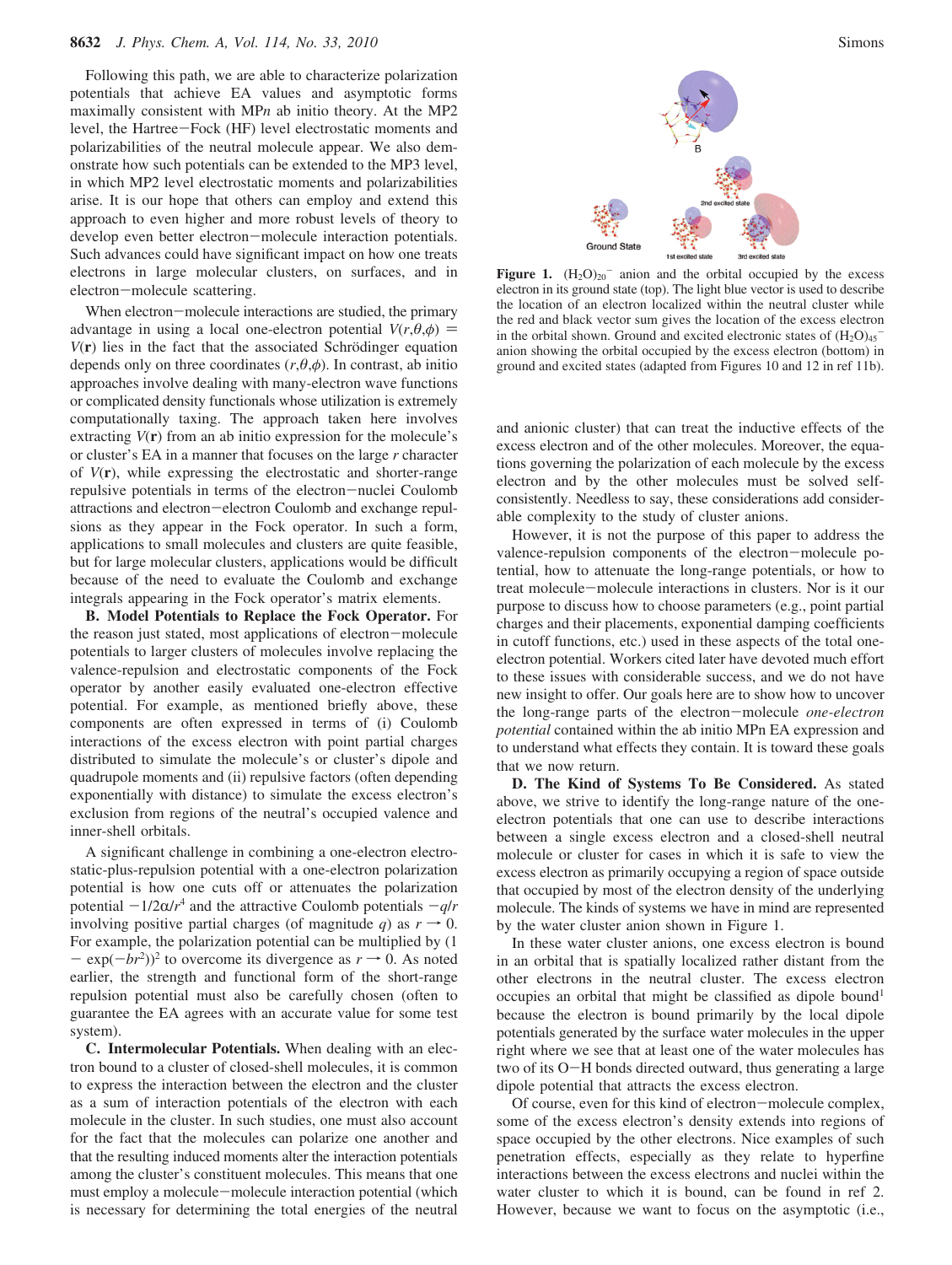large *r*) nature of the electron-molecule interaction potential, we need to (and are permitted to) introduce assumptions and approximations that are valid in such regions even if they are not valid elsewhere. Specifically, analogous to what is done in deriving expressions for van der Waals interactions between two systems,

(i) We will assume that the orbitals of the electron-molecule complex are sufficiently localized that we can identify (a) one set of orbitals localized primarily around the centroid of the excess electron's ground state charge density (these are expected to look like those shown in Figure 1 and will constitute the occupied and virtual orbital space "belonging" to the excess electron) and (b) the remaining orbitals, which will constitute the occupied and virtual orbital space of the underlying neutral.

(ii) We will carry out an expansion of the Coulomb potential  $|\mathbf{r}_2 - \mathbf{r}_1|^{-1}$  in powers of  $(r_c/r_s)$  to achieve analytical expressions<br>in powers of  $(r_s)^{-1}$  and we will retain only terms of low order in powers of  $(r_>)^{-1}$ , and we will retain only terms of low order in  $(r_>)^{-1}$ .

(iii) We will assume that the important contributions to the correlated wave function of the anion are those in which only one electron occupies an orbital belonging to the excess electron; configurations in which zero or two or more electrons occupy these orbitals represent charge-transfer configurations that we will ignore.

With the above decomposition of the orbital space in mind, we can divide the spin-orbitals of the electron-molecule complex into four categories.

(i) The *upper case* index *X* will be used to label the singly occupied HF spin-orbital holding the excess electron in its ground state, and (ii) *upper case*  $P = X + 1, X + 2$ , etc., will label the excess electron's virtual spin-orbitals.

(iii) The *lower case* indices *a* and *b* will label occupied HF spin-orbitals ( $\phi_1$ ,  $\phi_2$ , ...,  $\phi_N$ ) of the underlying molecule, while (vi) *lower case m* and *n* will be used to label the corresponding virtual spin-orbitals.

The indices *i*, *j*, and *k* will be used to label arbitrary HF spin-orbitals belonging either to the neutral molecule or the excess electron.

The remainder of this paper is organized as follows. In section II, we describe the electron-molecule interaction energies that are present in the Koopmans' theorem and MP2-level expressions for the EA. In section III, we demonstrate how to use this information to define a one-electron potential that gives, when used in a one-electron Schrödinger equation, an eigenvalue equal to the MP2 EA and has large *r* character consistent with MP2 theory. In section IV, we summarize our findings, show how to extend to MP3, and discuss how our analysis relates to a very promising recent approach that has been used to treat the correlation components of electron-molecule interactions.

## **II. Ab Initio Expressions for Electron Affinities and Underlying Potentials**

**A. Koopmans' Theorem and Its Electrostatic Potential.** In the simplest description of electron-molecule interactions, one uses the Fock operator of the neutral molecule to describe the behavior of the excess electron. In this way, one obtains, as an eigenvalue of this Fock operator, the Koopmans' theorem estimate of the EA. When used to describe the behavior of an excess electron that is not bound but whose energy lies in the continuum, this is called the static-exchange approach to electron-molecule scattering.3,4 The *<sup>N</sup>*-electron Fock operator belonging to the underlying molecule can be written as a sum of *N* one-electron Fock operators  $F_N(r_i)$  for a state in which *N* spin-orbitals (labeled a) are occupied

$$
F_N = \sum_{i=1}^N \left\{ -1/2\nabla_i^2 - \sum_{c=1}^M \frac{Z_c}{|r_i - R_c|} + \sum_{a=1}^N [J_a - K_a](r_i) \right\} = \sum_{i=1}^N F_N(r_i)
$$
 (1)

Here,  $Z_c$  and  $R_c$  are the charge and position of the *c*th nucleus, and  $J_a$  and  $K_a$  are the Coulomb and exchange operators involving the *<sup>a</sup>*th occupied HF spin-orbital of the molecule whose action on a spin-orbital  $\phi_i$  is

$$
J_a \phi_j(r_i) = \int \phi_a^* (r') \phi_a(r') \frac{1}{|r_i - r'|} \, \mathrm{d}r' \phi_j(r_i) \tag{2}
$$

$$
K_a \phi_j(r_i) = \int \phi_a^* (r') \phi_j(r') \frac{1}{|r_i - r'|} \, \mathrm{d}r' \phi_a(r_i) \tag{3}
$$

*1. There Is No Net Coulomb Potential.* To illustrate what electron-molecule potentials are contained in the Fock operators, let us consider various contributions to the  $\langle \phi_X(r)|F_N(r)|\phi_X(r)\rangle$  matrix element for a system in which an excess electron in the spin-orbital  $\phi_X$  can be assumed to be localized away from the electrons in the underlying neutral molecule. The first thing to note is that there is no net Coulomb contribution because the Coulomb components of the sum of all the electron-nuclei attractive potentials

$$
\int \phi_X^* \left[ -\sum_{a=1}^M \frac{Z_a}{|r - R_a|} \right] \phi_X \, \mathrm{d}r \tag{4}
$$

are *exactly* canceled by the Coulomb components of the sum of all the repulsive potentials generated by the *N* other electrons

$$
\int \phi_X^* \sum_{a=1}^N J_a \phi_X \, \mathrm{d}r \tag{5}
$$

since the sum of all the nuclear charges  $\Sigma_a Z_a$  is equal to the total number of electrons *N* in the molecule. (This can be proven by expanding  $1/(|r - R_a|)$  and  $1/(|r - r'|)$  for  $r > R_a$  and  $r > r'$ , respectively, in powers of |*Ra*|/|*r*| or |*r*′|/|*r*| and keeping the lowestorder terms, which are 1/|*r*| in both cases. Other terms in these expansions varying as  $|R_a|^L/|r|^{L+1}$  and  $|r'|^L/|r|^{L+1}$  give the dipole  $(L = 1)$ , quadrupole  $(L = 2)$ , etc. electrostatic potentials.) The exchange terms  $-f\phi_X^* \sum_{a=1}^N K_a \phi_X$  dr vanish at large *r* (i.e., when the excess electron is far from the molecule) because  $K_a \phi_X$ decays exponentially with this distance. (Throughout this paper, exchange interactions between an orbital localized on the molecule and an orbital holding the excess electron will be neglected for this reason, which is consistent with the assumption of spatial separtation introduced earlier and upon which our analysis is based.) It is important to note that the *N* occupied spin-orbitals  $\{\phi_a\}$  were obtained in a HF calculation on the neutral molecule. Thus, they contain no information about the presence of the excess electron in  $\phi_X$ ; in particular, they are not polarized by the excess electron.

*2. The Dipole and Quadrupole Electrostatic Potentials.* The electron-nuclear and electron-electron Coulomb potentials combine as in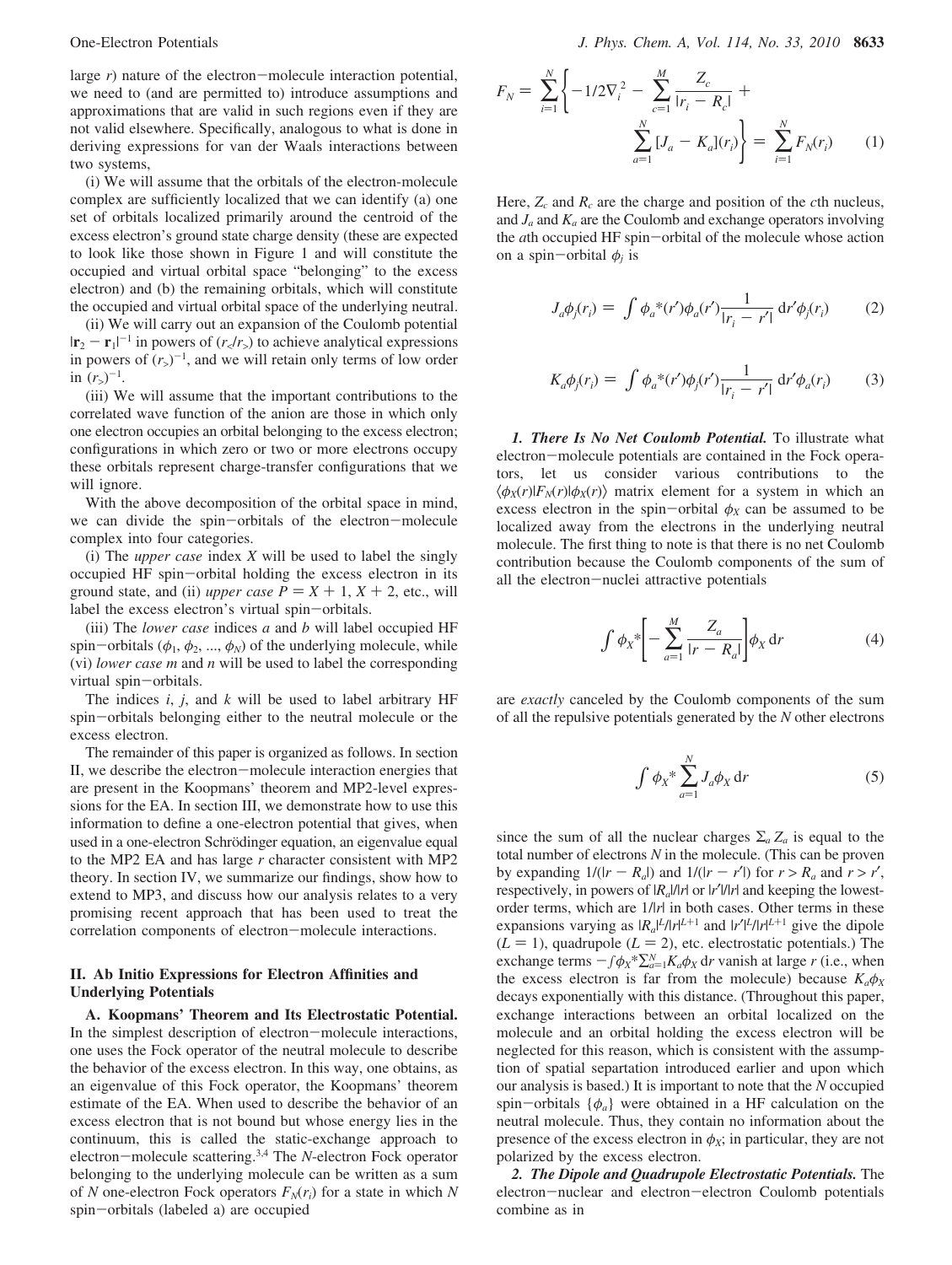$$
\int \phi_X^* \left[ - \sum_{a=1}^M \frac{Z_a}{|r - R_a|} \right] \phi_X \, dr + \int \phi_X^* \sum_{a=1}^N J_a \phi_X \, dr \tag{6}
$$

to give rise to large *<sup>r</sup>* contributions from electron-dipole, electron-quadrupole, and higher electron-multipole potentials. (This can be proven by expanding  $1/(|r - R_a|)$  and  $1/(|r - r'|)$ ) for  $r > R_a$  and  $r > r'$ , respectively, in powers of  $|R_a|/|r|$  or  $|r'|/|r|$ and keeping the lowest-order terms, which are  $1/|r|$  in both cases. Other terms in these expansions varying as  $|R_a|^L/|r|^{L+1}$  and  $|r'|^L/n|^{L+1}$  give the dipole  $(L = 1)$ , quadrupole  $(L = 2)$ , etc. electrostatic potentials. It is by examining how these potential look at large *r* that one creates the asymptotic form of a oneelectron potential to use in studying electron-molecule interactions.) The first two are often written as

$$
V_{\text{dipole}} = -\frac{\mu \cdot \hat{r}e}{r^2} \tag{7}
$$

and

$$
V_{\text{quadrupole}} = -\frac{e(3\hat{r}\cdot\mathbf{Q}\cdot\hat{r} - \mathbf{I}\cdot\mathbf{Q}\cdot\mathbf{I}}{3r^3} \tag{8}
$$

where,  $\mu$  and  $Q$  are the dipole moment vector and quadrupole moment tensor of the neutral molecule, **I** is the unit tensor, and *f* is a unit vector pointing from the molecule to the excess electron. We note that  $\mu$  and  $Q$  are the *permanent* dipole and quadrupole moments of the molecule; they have nothing to do with how the excess electron polarizes the molecule.

**B. The Electrostatic Moments Appear at the HF Level.** It is important to note that the Fock operator's dipole, quadrupole, and other electrostatic potentials (i.e., as embodied in eq 6) involve the corresponding moments evaluated at the HF level. Of course, there are corrections to  $\mu$  and  $\Omega$  caused by electron correlation, but these corrections do not alter the electron-molecule interaction energy until third order. To understand why correlation corrections to  $\mu$  and  $Q$  contribute first at third order, we first note that the dipole and quadrupole operators are one-electron operators that depend on the positions of the electrons and the positions and charges of the nuclei. Thus, because the first-order MP wave function contains only doubly excited Slater determinants, there are no first-order corrections to  $\mu$  and **Q**. The second-order MP contributions to  $\mu$  and  $Q$  arise from the doubly excited determinants in the first-order MP wave function as well as from the singly excited determinants in the second-order MP wave function. However, even these second-order changes in  $\mu$  and  $\dot{Q}$  do not contribute to the EA until third order because (i) it is by altering the molecule's electronic charge distribution that the interaction energy between the molecule and the excess electron is changed and (ii) the dipole and quadrupole components of this interaction energy are contained in Coulomb integrals of the form

$$
\int \phi_X^*(r')\rho(r)\frac{1}{|r'-r|}\phi_X(r') dr dr' = \int \phi_X^*(r')\{\rho^0(r) + \delta\rho^2(r)\}\frac{1}{|r'-r|}\phi_X(r') dr dr' \quad (9)
$$

where  $\rho(\mathbf{r}')$  is the molecule's electron density,  $\rho^{0}(\mathbf{r}')$  is its HF value, and  $\delta \rho^{2}(\mathbf{r}')$  is the MP2 correction to this density (arising from both and  $\delta \rho^2(\mathbf{r}')$  is the MP2 correction to this density (arising from both first-order double excitations) first-order double excitations and second-order single excitations). So, although there are second-order corrections to  $\rho(\mathbf{r}')$ , they induce third-order changes<sup>5</sup> in the electron-molecule interaction energy. These observations are important for the present work because they tell us what level of theory to use in the electrostatic moments (and, as we show later, in the polarizabilities) if one desires to match EAs computed at a specified level of ab initio theory. In particular, they tell us not to go beyond HF-level moments (i.e., the neutral's Fock operator) if our goal is to match MP2-quality EAs.

The above discussion raises the question of whether one should attempt to duplicate MP2-level EAs or whether a higherlevel theory is essential. In some cases, the correlation changes to the electrostatic moments can be substantial; for example, for  $H_2O$ , the HF-level dipole moment is 2.2 D, while it is 1.85 D at the MP2 level. One might then expect that an MP2-level calculation of the EAs of water clusters would not be highly accurate because the exaggerated HF-level dipole moment might give rise to exaggerated EAs. Thus, one should probably employ a theory (ab initio or one-electron potential based) that is more accurate than MP2 in such cases. For example, one could employ MP3 theory, which would allow for the correlationderived renormalization of the electrostatic moments as discussed earlier, or one could employ a one-electron model potential that is consistent with MP3.

**C. Short-Range Potentials.** In addition to the above large *r* potentials,  $\langle \phi_X(r) | F_N(r) | \phi_X(r) \rangle$  contains contributions from shorter-range valence potentials that are both attractive and repulsive. For example, in the oxygen atom  $(1s<sup>2</sup>2s<sup>2</sup>2p<sup>4</sup>; <sup>3</sup>P)$ , the nitrogen atom  $(1s^22s^2p^3; 4s)$ , or the methoxy radical  $H_3C-O$ <br>( $^2F$ ), there are regions of space (e.g., in the half-filled 2p orbitals) ( 2 E), there are regions of space (e.g., in the half-filled 2p orbitals of the former two and in the oxygen-localized e-symmetry orbital of the latter) where there are valence-range attractive potentials. The strength of these potentials depends on the electronegativity of the atom(s) where the orbital is localized (e.g., it is stronger for O than for N). The valence repulsive potentials arise from the 8 O  $1s^2 2s^2 2p^4$ , 7 N  $1s^2 2s^2 2p^3$ , or 17 H3C-O electrons' Coulomb and exchange interactions with the extra electron when the latter tries to occupy the half-filled orbital. The latter potentials are often called exchange-repulsion potentials. As discussed earlier, they are not the focus of the present paper; it is the large *r* potentials that we want to characterize.

In summary, the *N*-electron Fock operator, when acting on the excess electron, contains short-range exchange-repulsion, short-range valence potentials, as well as all long-range electrostatic (i.e., charge-dipole, charge-quadrupole, etc.) potentials within the HF level of theory. Therefore, Koopmans' theorem EA includes contributions from all of these terms, but not more.

To gain an appreciation for how large the various electrostatic (HF and beyond), orbital relaxation, and correlation (discussed later) contributions to the EA are for the kind of species considered here, one can look at Tables 1, 3, and 4 in ref 1. The numerical results shown there illustrate that orbital relaxation and electron correlation effects can play important roles in determining the EA, which suggests that using an electronmolecule potential that is capable of representing such effects is important.

Before moving on to discuss orbital relaxation (i.e., induction) and correlation, we want to point out that there are situations in which the approach underlying the developments we offer here will not be fruitful. In particular, if the Koopmans' theoremlevel description of the electron-molecule interaction is qualitatively inaccurate, it is probably foolish to pursue a path such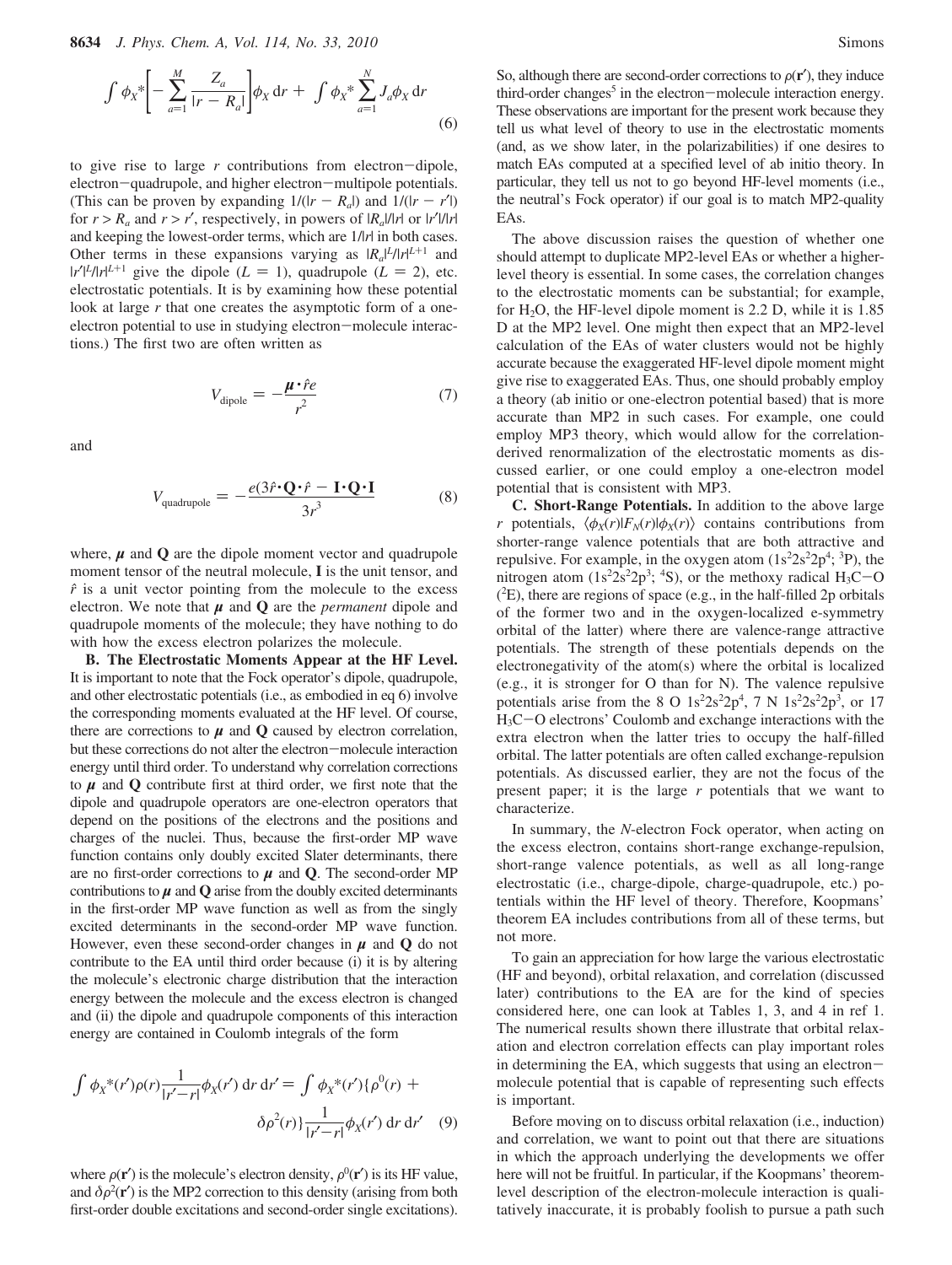as Møller-Plesset theory that assumes its corrections to *KT* are small. For example, if the excess electron is not even bound at the *KT* level (i.e., if the orbital energy  $\varepsilon_X$  for the lowest virtual orbital of the neutral is positive), the approach offered here cannot be expected to be useful.

**D. Beyond Koopmans' Theorem: Relaxation and Correlation.** *1. Equations of Motion Theory.* It has long been known that it is possible to develop a computational approach in which a one-electron operator, analogous to the Fock operator, has eigenvalues that correspond to EAs (and ionization potentials (IPs)) whose accuracy goes beyond Koopmans' theorem. In the 1970s, the author and his co-workers developed $6$  (through third order in Møller-Plesset (MP) perturbation theory) what is called the *equations of motion* (EOM) theory for EAs. Within this theory, the EA of a molecule is obtained as an eigenvalue of a matrix

$$
H_{ij} = F_{ij} + \Sigma_{i,j} \tag{10}
$$

given in terms of the matrix elements  $F_{i,j}$  of the neutral molecule's Fock matrix plus those of the so-called self-energy matrix  $\Sigma_{i,j}$ . Explicit expressions for  $\Sigma_{i,j}$  are given in ref 6 through third order in MP theory and discussed further in a recent review<sup>7</sup> by the author within second order.

It might appear that by forming the  $i = j = X$  element<sup>8</sup> of  $F_{i,j}$  $+ \Sigma_{i,j}$ , one would have in hand exactly what this paper strives to achieve, a one-electron electron-molecule interaction potential capable of generating EAs in agreement with ab initio theory through second or third order (depending on the order to which the self-energy is written). However, this is not quite the case; the self-energy matrix elements must be subjected to further analysis and approximation before one can extract the kind of local, long-range, one-electron potential that is desired. This additional analysis is how we obtain expressions involving the dipole polarizability and higher polarizabilities, and it is precisely this analysis that we now undertake.

Using EOM theory, the author showed $6$  that the neutral-anion energy difference (i.e., the vertical EA) can be expressed at the MP2 level as follows (Recall that the lower case indices *a*, *b*, *m*, and *n* and the upper case indices *X* and *P* run over distinct sets of spin-orbitals. The indices *<sup>a</sup>* and *<sup>b</sup>* run over the *<sup>N</sup>* HFoccupied spin-orbitals f1, f2, ..., f*N*; *<sup>m</sup>* and *<sup>n</sup>* run over the corresponding virtual spin-orbitals. *<sup>X</sup>* labels the HF-occupied orbital f*X* holding the excess electron and *P* labels virtual orbitals for this electron.):

$$
-EA = \varepsilon_X + \sum_{a=1}^N \sum_{n}^{\infty} \frac{\langle X, n | X, a \rangle \langle X, a | X, n \rangle}{\varepsilon_a + \varepsilon_X - \varepsilon_n - \varepsilon_X} + \sum_{a=1}^N \sum_{n, p}^{\infty} \frac{\langle P, n | X, a \rangle \langle X, a | P, n \rangle}{\varepsilon_a + \varepsilon_X - \varepsilon_p - \varepsilon_n} + \sum_{a < b}^N \sum_{n}^{\infty} \frac{\langle a, b | n, X \rangle \langle n, X | a, b \rangle}{\varepsilon_n + \varepsilon_X - \varepsilon_a - \varepsilon_b}
$$
(11)

where  $\varepsilon_X$  is the Koopmans' theorem estimate obtained as an eigenvalue of the *N*-electron Fock operator  $F_N(r)$  of the neutral molecule.

In the numerators of the three sums in eq 11, which come from the self-energy matrix, the two-electron integrals are defined as

$$
\langle ij|kl\rangle = \int \phi_i^*(r)\phi_j^*(r') \frac{1}{|r - r'|} \phi_k(r)\phi_l(r') \,dr \,dr' -
$$

$$
\int \phi_i^*(r)\phi_j^*(r') \frac{1}{|r - r'|} \phi_l(r)\phi_k(r') \,dr \,dr' \qquad (12)
$$

and, in the denominators the  $\varepsilon_a$ ,  $\varepsilon_m$ ,  $\varepsilon_X$ , and  $\varepsilon_P$  are HF orbital energies of occupied and virtual molecule-localized and occupied and virtual excess-electron spin-orbitals, respectively.

*2. Orbital Relaxation (Induction) and New Correlation (Dispersion-like) Energies.* The three sums in eq 11 were earlier shown by the author (see ref 6) to be the MP2-level contributions to EA due to (i) changes (called induction or relaxation) in the occupied HF spin-orbitals (labeled a) induced by the presence of the excess electron in the spin-orbital  $\phi_X$  (These relaxations generate the perturbative corrections to EA that attempt to replicate the so-called ∆SCF approximation to EA.), (ii) the pair correlation energy between the excess electron in the spin-orbital  $\phi_X$  and the *N* other electrons in spin-orbitals labeled *a*, and (iii) the loss in pair correlation energies for electron pairs in spin-orbitals labeled *<sup>a</sup>* and *<sup>b</sup>* due to the presence of the excess electron in the spin-orbital  $\phi_X$ , respectively. The first two contributions act to differentially stabilize the anion, while the third differentially destabilizes the anion.

**E. Relaxation Contains Mean-Field Polarization.** Let us further examine the electron-molecule potentials contained within the orbital-relaxation contribution to EA. The first summation in eq 11 consists of terms summed over all of the molecule's occupied spin-orbitals (labeled *<sup>a</sup>*). Each term contains a coefficient

$$
C_a^{\ n} = \frac{\langle X, a | X, n \rangle}{\varepsilon_a + \varepsilon_X - \varepsilon_n - \varepsilon_X} = \frac{\langle \phi_a | J_X - K_X | \phi_n \rangle}{\varepsilon_a - \varepsilon_n} \quad (13)
$$

that is the first-order perturbation theory amplitude for the change in spin-orbital  $\phi_a$  induced by its Coulomb and exchange interactions with the excess electron in  $\phi_X$ . This amplitude then multiplies the virtual spin-orbital  $\phi_n$  to form the relaxed spin-orbital  $\phi_{a,\text{relexed}}$ 

$$
\phi_{a,\text{relaxed}} = \phi_a + \sum_{n=0}^{\infty} C_a^{\ n} \phi_n \tag{14}
$$

It is by inducing such changes in the neutral's occupied spin-orbitals that the excess electron causes the neutral's electron density to become that of the anion.

The corresponding second-order relaxation energy  $\Delta E^a$ <sub>relaxation</sub> of the spin-orbital  $\phi_a$  is given by the matrix element of the perturbation  $(J_X - K_X)$  coupling  $\phi_a$  to  $\phi_{a,\text{relaxed}}$ 

$$
\Delta E^a \text{relaxation} = \sum_{n}^{\infty} C_a^{\ n} \langle \phi_n | J_X - K_X | \phi_a \rangle
$$

$$
= \sum_{n}^{\infty} \frac{\langle \phi_a | J_X - K_X | \phi_n \rangle \langle \phi_n | J_X - K_X | \phi_a \rangle}{\varepsilon_a - \varepsilon_n} \tag{15}
$$

The sum (over *a*) of such contribution is what we see in the first summation in eq 11.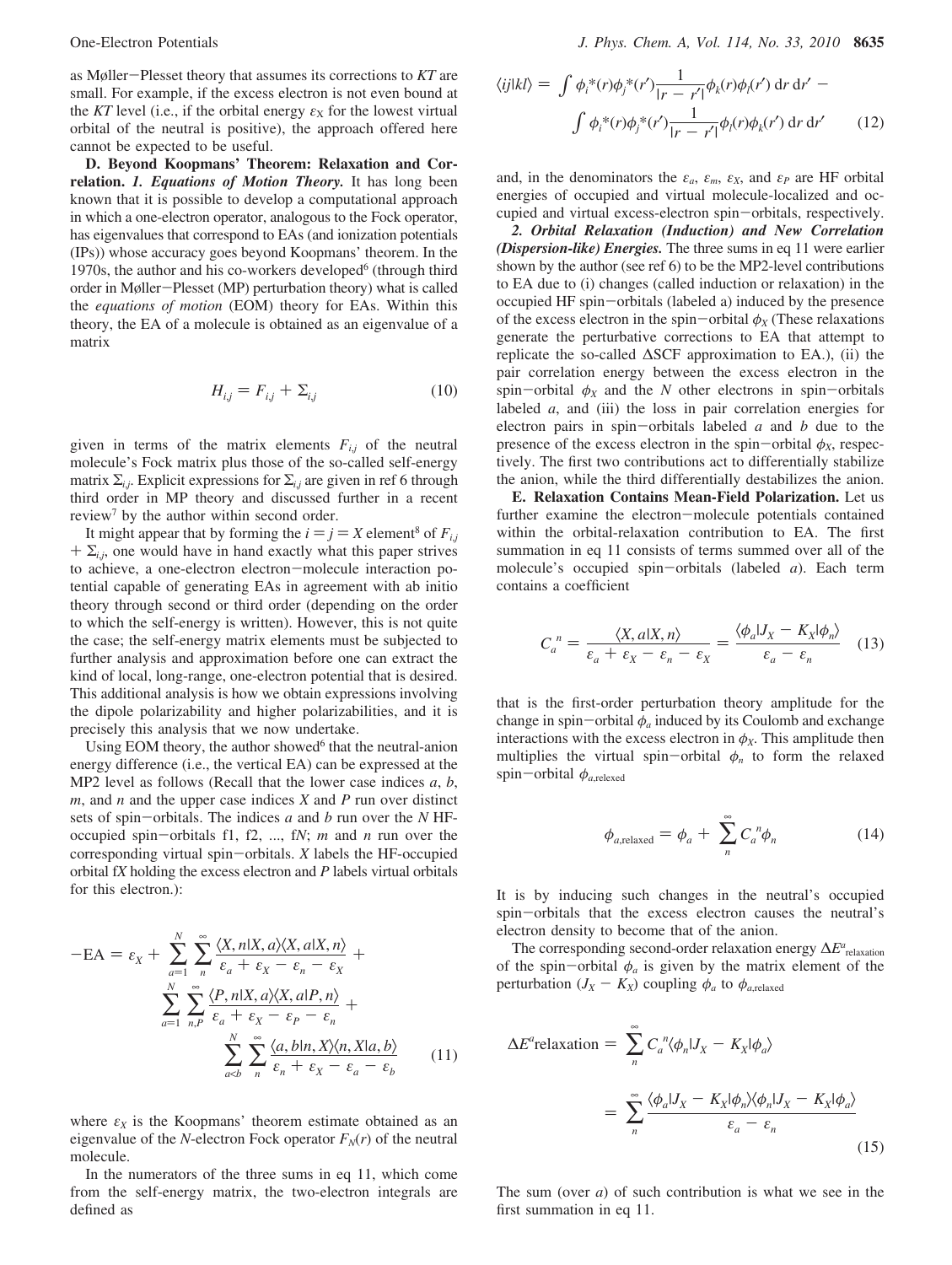The sum over *n* runs only over the unoccupied spin-orbitals of the underlying neutral molecule, not over any of the spin-orbitals ( $\phi_X$  or  $\phi_P$ ) of the excess electron. Terms in which, for example,  $n = P$  (a spin-orbital of the excess electron) represent charge-transfer configurations in which two excess electrons (one in  $\phi_X$  another in  $\phi_P$ ) are bound to a cationic molecular core. (All such charge-transfer configurations are neglected throughout this paper.) Such terms can be neglected here because their amplitudes would involve (see eq 13) integrals of the form  $\langle X, a | X, P \rangle$ , which exponentially vanish because  $\phi_P$ is a spin-orbital localized exterior to the neutral molecule while  $\phi_a$  is localized on the molecule.

**F. Focus on Large** *r* **Forms of the Potentials.** To further interpret these relaxation energies, and later when examining the correlation energies, we use the following expression for the electron-electron Coulomb interaction potential to separate the integrals appearing in eq 15 into factors depending on the coordinates of the *N* electrons in the neutral molecule and the coordinate of the one excess electron

$$
\frac{1}{|r_{<} - r_{>}|} = \sum_{L=0}^{\infty} \sum_{M=-L}^{L} \frac{4\pi}{2L+1} Y_{L,M}^* (\theta_{<}, \phi_{<}) Y_{L,M}(\theta_{>}, \phi_{>}) \frac{r_{<}^L}{r_{>}^{L+1}}
$$

$$
= \sum_{L=0}^{\infty} P_L(\cos \omega_{<,>}) \frac{r_{<}^L}{r_{>}^{L+1}}
$$
(16)

Here  $\mathbf{r}_\le$  and  $\mathbf{r}_\ge$  label the coordinates of the electrons closest to and furthest from the origin, respectively, and  $\omega_{\leq}$  is the angle between the two vectors  $\mathbf{r}_\text{z}$  and  $\mathbf{r}_\text{z}$ . (The coordinate  $\mathbf{r}_\text{z}$  will be taken as equivalent to  $r_{N+1}$ , the coordinate of the excess electron, throughout this paper.) It is by using this expansion that we are able, throughout this paper, to develop expressions for electron—molecule interaction potentials in powers of  $(\mathbf{r}_>)^{-1}$ ,<br>as one desires for writing the long-range form of such potentials as one desires for writing the long-range form of such potentials.

To illustrate, for the water cluster anion shown in Figure 1, where we choose the origin of our coordinate system to be within the molecular cluster, the light blue vector gives the location **r**<sup>&</sup>lt; of an electron of the neutral cluster. The location **r**<sup>&</sup>gt; of the excess electron is the vector sum of the red vector (giving the centroid of the orbital holding the excess electron) and the black vector (giving the instantaneous location of the excess electron relative to the  $\phi_X$  orbital centroid). Expressing  $\mathbf{r}_>$  in this manner allows us later to determine how various contributions to EA scale with the distance (the length of the red vector) between the molecule and the centroid of the excess electron's charge density.

Inserting the expansion in eq 16 into the two-electron integral appearing in the numerator of eq 15, we obtain

$$
\langle X, a | X, n \rangle = \sum_{L=0}^{\infty} \sum_{M=-L}^{L} \frac{4\pi}{2L+1} \langle X | Y_{L,M} \frac{1}{r^{L+1}} | X \rangle \langle a | Y_{L,M} * r^L | n \rangle
$$
\n(17)

where the integrations over  $\mathbf{r}_>$  and  $\mathbf{r}_<$  occur in the first and second integrals, respectively. The  $L = 0$  contributions in eq 17 vanish because orbitals  $\phi_a$  and  $\phi_n$  are orthogonal. The lowestorder term (We will focus primarily on the lowest-order terms arising in each contribution to EA as a means of determining the electron-molecule potentials of longest range. Of course, considering terms with  $L > 1$  would allow one to derive expressions for potentials of shorter range and higher angular anisotropy; it is by pursuing such higher-order terms that one

could improve upon the development provided in this paper.), and that having the longest range in the  $r<sub>></sub>$  variable, arises from  $L = 1$  and is

$$
\langle X, a | X, n \rangle_{L=1} = \sum_{M=-1}^{1} \frac{4\pi}{3} \langle X | Y_{1,M} \frac{1}{r^2} | X \rangle \langle a | Y_{1,M}^* r^1 | n \rangle \tag{18}
$$

The integral over the  $r$  variables

$$
\left\langle X \Big| Y_{1,M} \frac{1}{r^2} \Big| X \right\rangle =
$$
\n
$$
\int_{\text{blackarrow}} |\phi_X(r_{\text{red}} + r_{\text{black}})|^2 \frac{Y_{1,M}}{(r_{\text{red}} + r_{\text{black}})^2} \, dr_{\text{black}} \tag{19}
$$

can be interpreted as the average over the probability density  $|\phi_X|^2$  of a quantity that is the  $Y_{1,M}$  component of the charge density of the excess electron divided by the square of the distance  $(r_{\text{red}} + r_{\text{black}})$ . (The variable  $r_{\text{black}}$  ranges over the volume occupied by the orbital shown in Figure 1.) This integral is expected to scale as  $r_{\text{red}}$ <sup>-2</sup> with the distance between the molecule and the centroid of the orbital holding the excess electron; because squares of these integrals appear in  $\Delta E^a$ <sub>relaxation</sub>, this energy contribution is expected to scale as  $r_{\text{red}}^{-4}$ . The other integrals  $\langle a|Y_{1,M}^*r^L|n\rangle$  are the various *M*-components of the transition dipole matrix element between  $\phi_a$  and  $\phi_n$ .

When eq 18 is inserted into eq 15, we obtain an expression for the  $L = 1$  component of the orbital relaxation contribution to EA

$$
\Delta E^{L=1} \text{relaxation} = \sum_{a,n} \frac{1}{\varepsilon_a - \varepsilon_n} \bigg| \sum_{M=-1}^{1} \frac{4\pi}{3} \bigg\langle X \bigg| Y_{1,M} \frac{1}{r^2} \bigg| X \bigg\rangle \times \bigg\langle a | Y_{1,M}^* \mathbf{r}^1 | n \big\rangle \bigg|^2 \tag{20}
$$

This result can be seen to contain the components of the polarizability tensor (More precisely, this is the dipole polarizability; there are higher polarizabilities arising from higher-L components in eq 16.)  $\alpha_{M,M'}$  of the underlying molecule (evaluated at the HF level)

$$
\alpha_{M,M'} = 2 \frac{4\pi}{3} \sum_{a,n} \frac{\langle a| r Y_{1,M} | n \rangle \langle n| r Y_{1,M}^* | a \rangle}{\varepsilon_n - \varepsilon_a} \tag{21}
$$

as well as factors  $\langle X|Y_{1,M}*(1/r^2)|X\rangle\langle X|Y_{1,M'}(1/r^2)|X\rangle$  that, according to eq 19, scale as  $r_{\text{red}}^{-4}$  with the distance  $r_{\text{red}}$  between the molecule and the centroid of the excess electron's charge distribution, as expected for a polarization-related potential.

This shows clearly that orbital relaxation contains, in its  $L =$ 1 component, the *mean-field polarization* of the neutral molecule's electron density resulting from its interaction with an electron density given by  $Y_{1,M} | \phi_X |^2$ . It is a mean-field polarization because the molecule is polarized not by the instantaneous Coulomb potential of the excess electron but by the spatially averaged charge density  $Y_{1,M} | \phi_X|^2$ . The higher-order (i.e.,  $L =$ <br>2. 3. The rms of eq. 16 contribute factors scaling as  $r^{-6}$ ,  $r^{-8}$ 2, 3, ...) terms of eq 16 contribute factors scaling as  $r_{\text{red}}^{-6}$ ,  $r_{\text{red}}^{-8}$ etc., and represent contributions to mean-field quadrupole and higher polarizations.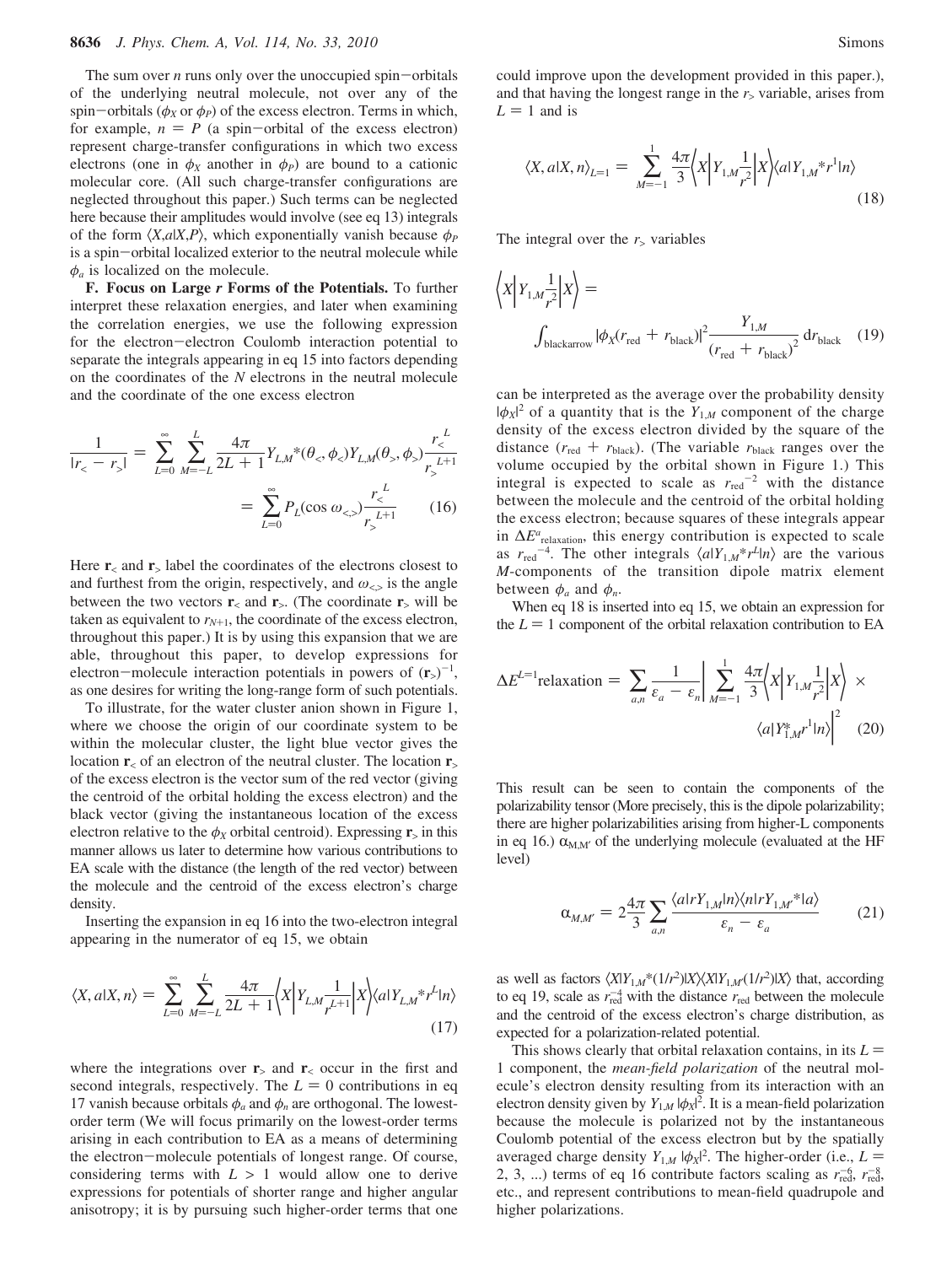**G. Large** *r* **Analysis of the New Correlation and Correlation Loss Energies.** In the correlation contribution to the EOM's EA expression, we see two sums. The terms in the second sum

$$
\Delta E_{\text{newcorrelation}} = \sum_{a=1}^{N} \sum_{n,P}^{\infty} \frac{\langle P, n | X, a \rangle \langle X, a | P, n \rangle}{\varepsilon_a + \varepsilon_x - \varepsilon_n - \varepsilon_P}
$$
(22)

represent the dynamical correlation energy between the excess electron in  $\phi_X$  and another electron in  $\phi_a$ . (Recall that *n* and *P* run over the unoccupied spin-orbitals of the molecule and excess electron, respectively.) These contributions have a form that has been described<sup>9</sup> in terms of a dispersion or van der Waals-like interaction between the excess electron and the electrons of the neutral molecule. One might expect such factors to scale as  $r_{\text{red}}^{-6}$  in analogy with how van der Waals potentials scale, but as we show below, this is not the case; instead, their contributions scale as  $r_{\text{red}}^{-4}$  and thus contribute to the electron-molecule polarization potential.<br>The third sum

The third sum

$$
\Delta E_{\text{correlationloss}} = \sum_{a(23)
$$

represents the *loss* in the correlation energy between the two electrons in  $\phi_a$  and  $\phi_b$  caused by the occupancy of  $\phi_x$  in the anion. In the neutral, doubly excited determinants in which  $\phi_a$  and  $\phi_b$  are promoted to  $\phi_n$  and  $\phi_X$  *do contribute* to the correlation energy. However, in the anion, promotions of  $\phi_a$  and  $\phi_b$  to  $\phi_n$  and  $\phi_X$  cannot occur because the spin-orbital  $\phi_X$  is already occupied. So, the occupancy of  $φ<sub>X</sub>$  in the anion "blocks" certain double excitations of the other *N* electrons and thus modifies the correlation energy of these *N* electrons.

In carrying out an analysis of the asymptotic *r* dependence of the *new correlation* and *correlation loss* contributions to EA, we use a strategy similar to that employed above for the relaxation energy. For example, in the numerator of eq 22 there appear products of integrals that can be written using the expansion in eq 16 as follows

$$
\langle X, a|P, n \rangle = \sum_{L=0}^{\infty} \sum_{M=-L}^{L} \frac{4\pi}{2L+1} \langle X | Y_{L,M} \frac{1}{r^{L+1}} | P \rangle \langle a | Y_{L,M}^* r^L | n \rangle \tag{24}
$$

Again focusing on the  $L = 1$  components, we obtain

$$
\langle X, a|P, n \rangle_{L=1} = \sum_{M=-1}^{1} \frac{4\pi}{3} \langle X | Y_{1,M} \frac{1}{r^2} | P \rangle \langle a | Y_{1,M}^* r^1 | n \rangle \tag{25}
$$

Unlike the orbital-relaxation case, these integrals now contain products of two transition moments—one involving the  $r<sub>5</sub>$  variable and the other involving the **r**<sub>></sub> variable. (Unlike in eq 20 where the diagonal matrix element  $\langle X|Y_{1,M}(1/r^2)|X\rangle$  appears and can be shown to scale as  $r_{\text{red}}$ , here we have the transition element  $\langle X|Y_{1,M}(1/r^2)|P\rangle$ , which cannot be assumed to scale as  $r_{\text{red}}^{-2}$ . So, at this point, it remains to be shown (which we do later) that the correlation energy contributions indeed scale as  $r_{\text{red}}^{-4}$  not as  $r_{\text{red}}^{-6}$  as dispersion energies do.)

$$
\left\langle X \Big| Y_{1,M} \frac{1}{r^2} \Big| P \right\rangle = \int_{\text{blackarrow}} \phi_X^* (r_{\text{red}} + r_{\text{black}}) \frac{Y_{1,M}}{(r_{\text{red}} + r_{\text{black}})^2} \phi_P (r_{\text{red}} + r_{\text{black}}) \, dr_{\text{black}} \tag{26}
$$

Later, we will make use of this and analogous treatments when decomposing the correlation components of the EA expression given in eq 11, but first we need to discuss how people often go about defining a polarization potential. We then return to compare the polarization potentials thus obtained with the large *r* decompositions of the MP2-level EAs introduced above to see if the two approaches reconcile.

### **III. A Polarization Potential Consistent with MP2**

Earlier, we showed that the orbital relaxation contribution to EA involved the mean-field polarization of the underlying molecule by the excess electron. However, one might desire to introduce a different kind of polarization interaction, as has been shown to be of much utility in many electron-molecule and electron-cluster studies,<sup>10,11</sup> that goes beyond the mean-field approximation, which is what we explore in this section.

The total Born-Oppenheimer Hamiltonian for the *<sup>N</sup>*-electron neutral molecule can be written as a sum of the *<sup>N</sup>*-electron Fock operator and the *N*-electron fluctuation potential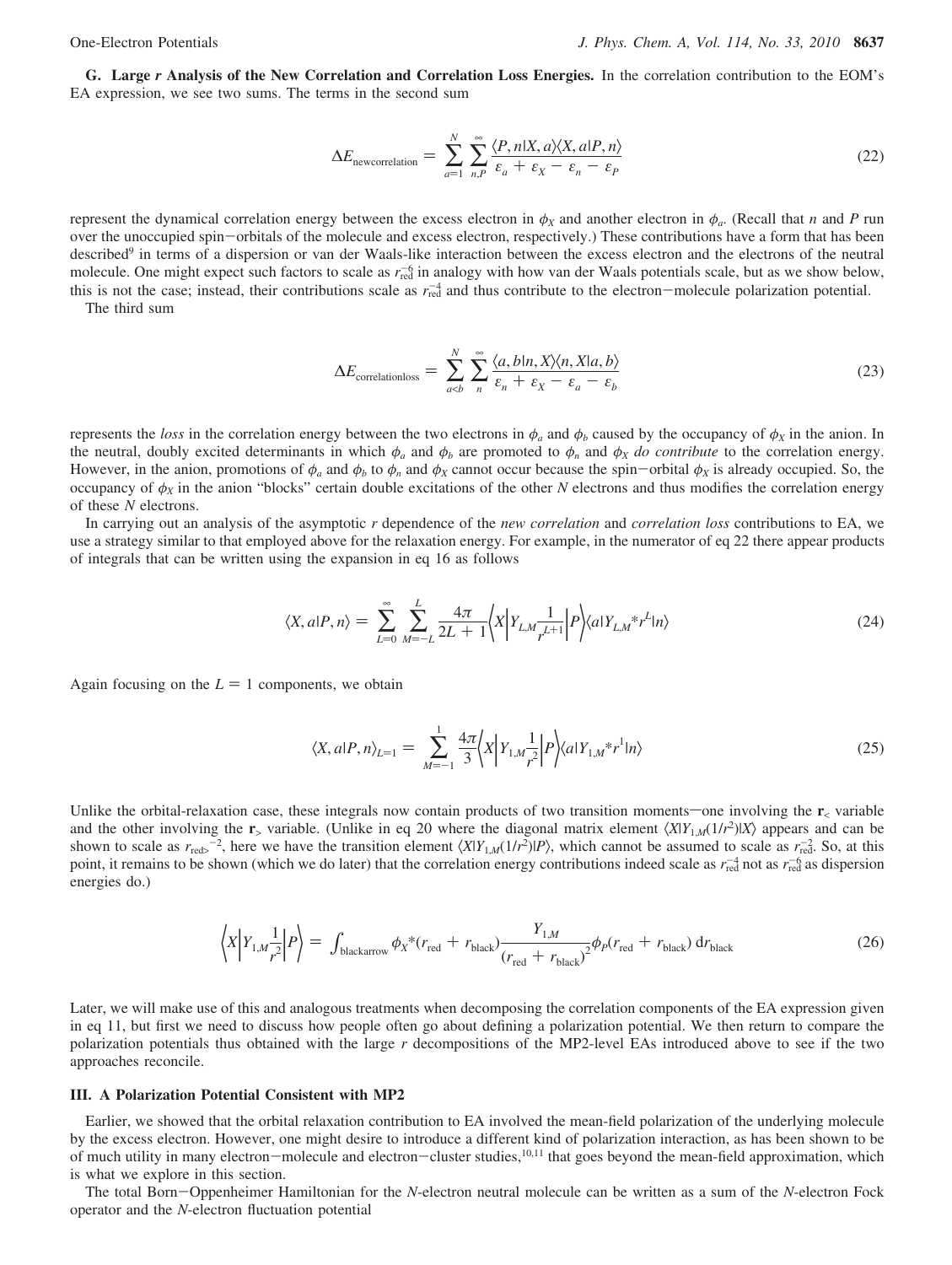**8638** *J. Phys. Chem. A, Vol. 114, No. 33, 2010* Simons

$$
H_N = F_N + \sum_{i < j=1}^N \frac{1}{|r_i - r_j|} - \sum_{i=1}^N \sum_{a=1}^N [J_a - K_a](r_i) \tag{27}
$$

The fluctuation potential appearing in eq 27 is the difference between the true Coulomb interactions among the *N* electrons and the mean-field  $(J_a - K_a)$  potentials experienced by each of the *N* electrons. The corresponding Hamiltonian for the  $N + 1$  electron anion is given by

$$
H_{N+1} = H_N - 1/2 \nabla_{N+1}^2 - \sum_{c=1}^M \frac{Z_c}{|r_{N+1} - R_c|} + \sum_{a=1}^N [J_a - K_a](r_{N+1}) + \sum_{i=1}^N \frac{1}{|r_i - r_{N+1}|} - \sum_{a=1}^N [J_a - K_a](r_{N+1}) \tag{28}
$$

which is equivalent to

$$
H_{N+1} = H_N + F_N(r_{N+1}) + \sum_{i=1}^{N} \frac{1}{|r_i - r_{N+1}|} - \sum_{a=1}^{N} [J_a - K_a](r_{N+1})
$$
(29)

where  $F_N(\mathbf{r}_{N+1})$  is the Fock operator of the *N*-electron neutral molecule acting on the coordinate of the excess electron  $\mathbf{r}_{N+1}$ . In eq 29, the (*<sup>N</sup>* <sup>+</sup> 1)-electron Hamiltonian is written as the *<sup>N</sup>*-electron Hamiltonian plus the *<sup>N</sup>*-electron Fock operator acting on **<sup>r</sup>***<sup>N</sup>*+<sup>1</sup> plus the fluctuation potential of the excess electron.

A. Defining a Polarization Potential. The next step<sup>12</sup> in deriving a polarization potential is to consider a *N*-electron Hamiltonian that has added to it the Coulomb interactions of its *N* electrons with the  $(N + 1)$ <sup>st</sup> electron whose position is held fixed at  $\mathbf{r}_{N+1}$ 

$$
H_N^{\text{pol}} = H_N + \sum_{i=1}^N \frac{1}{|r_i - r_{N+1}|} \tag{30}
$$

The eigenvalues and eigenfunctions of this Hamiltonian will depend parametrically on the location of the excess electron. The introduction of  $H_N^{\text{pol}}$  and the subsequent developments given below amount to making an *adiabatic treatment* of the  $(N + 1)^{\text{st}}$ <br>electron. That is by initially holding  $\mathbf{r}_{\text{tot}}$  fixed, one is taking a step much li electron. That is, by initially holding  $\mathbf{r}_{N+1}$  fixed, one is taking a step much like in the Born-Oppenheimer approximation where one begins by holding the nuclei fixed. Of course, this then raises the question of how important non-Born-Oppenheimer type corrections will be for the  $(N + 1)$ -electron system when such a polarization potential is used to describe it. In Figures 4 and 5 of ref 11b this adiabatic potential, computed at the MP2 level, is plotted for the electron-water system and compared to several one-electron model potentials that have been commonly used. These comparisons show that even though a model potential can reproduce an accurate EA, it may not have radial and angular characters consistent with such an ab initio-derived potential.

Returning to our derivation, we then express  $H_N$  as in eq 27, and treat the *N*-electron Fock operator  $F_N$  as a zeroth-order Hamiltonian and both the *N*-electron fluctuation potential

$$
V_N = \sum_{i < j=1}^N \frac{1}{|r_i - r_j|} - \sum_{i=1}^N \sum_{a=1}^N [J_a - K_a](r_i) \tag{31}
$$

and the Coulomb potential of the  $(N + 1)$ <sup>st</sup> electron interacting with the *N* other electrons

$$
\delta V = \sum_{i=1}^{N} \frac{1}{|r_i - r_{N+1}|} \tag{32}
$$

as perturbations, both of which are first order in the electron-electron interaction strength. This perturbative approach to determining the energy and wave function of the ground state of the *N*-electron molecule in the presence of a spatially fixed  $(N + 1)$  electron then yields the following zeroth- through second-order energies and zeroth- and first-order wave functions. The zeroth-order wave function

$$
\psi^0 = |\phi_1 \phi_2 ... \phi_a \phi_N| \tag{33}
$$

is the single Slater determinant in which the *<sup>N</sup>* occupied HF spin-orbitals of the neutral molecule appear, and the zeroth-order energy

$$
E^0 = \sum_{a=1}^N \varepsilon_a \tag{34}
$$

is the sum of the HF orbital energies of the *N*-electron Fock operator of the neutral.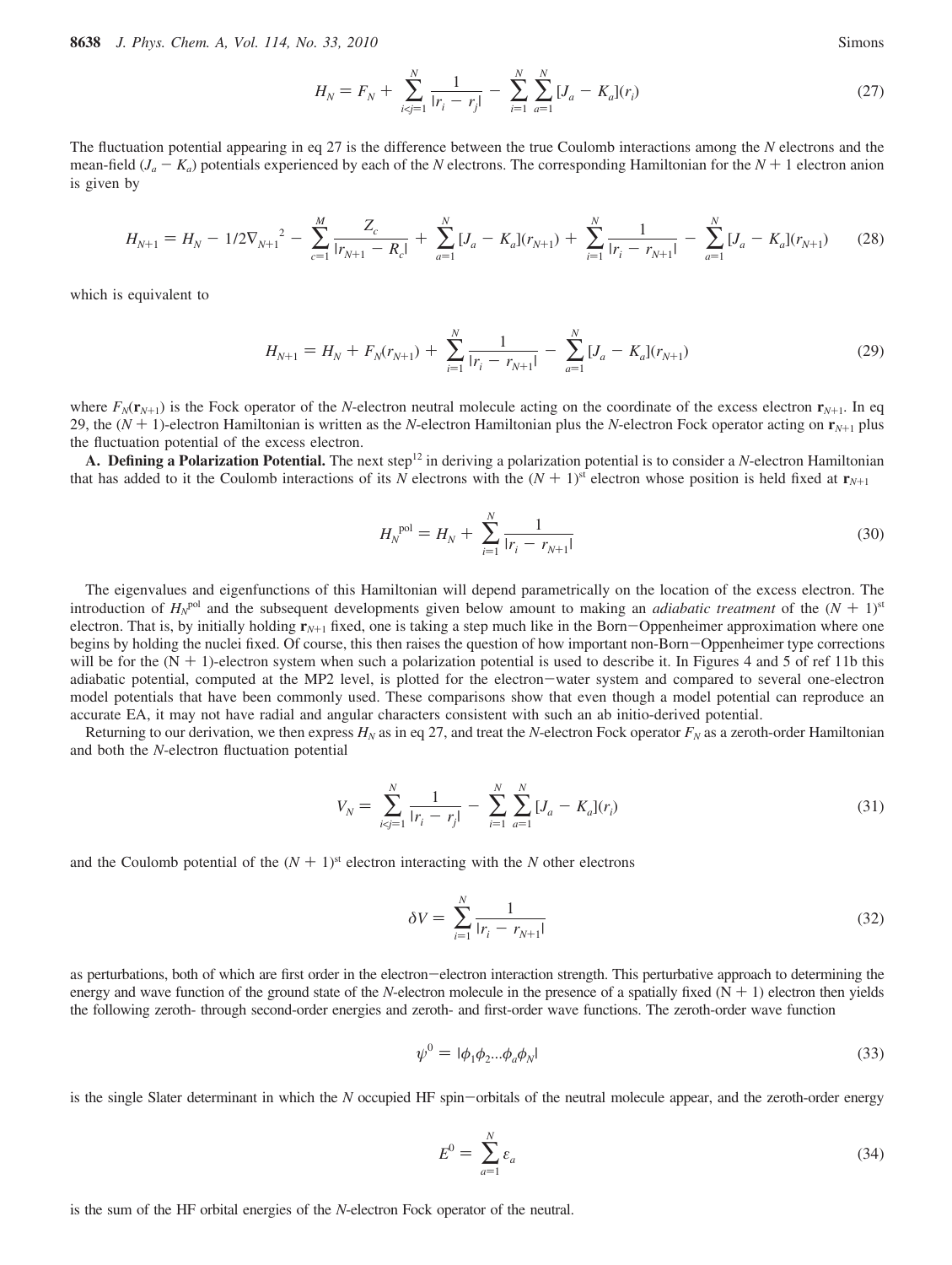The first-order energy contains contributions from the interaction of the neutral's N electrons with the  $(N + 1)$ <sup>st</sup> electron as well as the usual sum of Coulomb minus exchange integrals  $(J_{a,b}-K_{a,b})$  that correct for the double counting of the electron-electron interactions that occurs in *E*<sup>0</sup>

$$
E^{1} = \langle \psi^{0} \Big| V_{N} + \delta V \Big| \psi^{0} \rangle = \sum_{a=1}^{N} \int \phi_{a}^{*}(r_{c}) \frac{1 - P_{\ge, <}}{|r_{>} - r_{<}|} \phi_{a}(r_{<}) \, dr_{<} - \frac{1}{2} \sum_{a,b=1}^{N} (J_{a,b} - K_{a,b}) \tag{35}
$$

where  $P_{>}$  is the operator that interchanges  $\mathbf{r}_>$  and  $\mathbf{r}_<$  to generate the exchange contribution. The first-order wave function contains both singly  $|(n)/(a)\rangle$  and doubly  $|(n,m)/(a,b)\rangle$  excited Slater determinants

$$
\psi^{1} = \sum_{a=1}^{N} \sum_{n}^{\infty} \frac{\left\langle \frac{n}{a} \left| V_{N} + \delta V \right| \psi^{0} \right\rangle \left| \frac{n}{a} \right\rangle}{\varepsilon_{a} - \varepsilon_{n}} + \sum_{a <}}{|r_{>} - r_{<}|} \phi_{a}(r_{<}) \, dr_{\n\varepsilon_{a} - \varepsilon_{n}}}{\varepsilon_{a} - \varepsilon_{n}} \left| \frac{n}{a,b} \right| + \sum_{a
$$

in which one electron is promoted from  $\phi_a$  to  $\phi_n$  or two electrons are promoted from  $\phi_a$  and  $\phi_b$  to  $\phi_n$  and  $\phi_m$ , respectively. ( $\langle (n \rangle$  $a$ )| $V_N|\psi^0\rangle$  vanishes by the Brillouin condition, and  $\langle (n,m/a,b)|\delta V|\psi^0\rangle$  vanishes because  $\delta V$  is a one-electron operator in the space of the *N* electrons.). Finally, the second-order energy

$$
E^{2} = \sum_{a=1}^{N} \sum_{n}^{\infty} \frac{\left| \int \phi_{n}^{*}(r_{<}) \frac{1-P_{>,<}}{|r_{>}-r_{<}|} \phi_{a}(r_{<}) \, dr_{<} \right|^{2}}{\varepsilon_{a}-\varepsilon_{n}} + \sum_{a
$$

has contributions from these singly and doubly excited determinants when  $E^2$  is evaluated as  $\langle \psi^0 | V_N + \delta V | \psi^1 \rangle$ .<br>Some of the contributions to  $F^0 + F^1 + F^2$  do not depend on the location **r**, of the excess electron.

Some of the contributions to  $E^0 + E^1 + E^2$  do not depend on the location **r**<sub>></sub> of the excess electron. These include all of  $E^0$ , the cond terms on the right-hand side of eq. 35, and the second sums in eq. 37, and add u second terms on the right-hand side of eq 35, and the second sums in eq 37, and add up to yield the HF energy of the neutral plus its second-order correlation energy  $E_N$ (HF+MP2). In contrast, the first terms in eqs 35 and 37 are functions of the  $(N + 1)$ <sup>st</sup> electron's coordinate; it is these terms (defined as  $U(\mathbf{r}_s)$ )

$$
U(r_{>}) = \sum_{a=1}^{N} \int \phi_{a}^{*}(r_{<}) \frac{1 - P_{>,<}}{|r_{>} - r_{<}|} \phi_{a}(r_{<}) \, dr_{<} + \sum_{a=1}^{N} \sum_{n}^{\infty} \frac{\left| \int \phi_{n}^{*}(r_{<}) \frac{1 - P_{>,<}}{|r_{>} - r_{<}|} \phi_{a}(r_{<}) \, dr_{<} \right|^{2}}{\varepsilon_{a} - \varepsilon_{n}} = \sum_{a=1}^{N} \int \phi_{a}^{*}(r_{<}) \frac{1 - P_{>,<}}{|r_{>} - r_{<}|} \phi_{a}(r_{<}) \, dr_{<} + U_{\text{pol}}(r_{>}) \quad (38)
$$

that we now need to analyze further to see how  $U(\mathbf{r})$  relates to the desired polarization potential as suggested by the second equality in eq 38.

**B.** Obtaining a Polarized Orbital and Orbital Energy from  $U_{pol}(r_>)$ . The first thing to notice about  $U(r_>)$  is that its first term is nothing but the Coulomb minus exchange contribution to the *N*-electron Fock operator  $F_N$  acting on  $r_>($  which is the same as  $r_{N+1}$ , under the assumption that the excess electron is localized far from the molecule)

$$
\sum_{a=1}^{N} \int \phi_a^*(r_<) \frac{1 - P_{>,<}}{|r_> - r_<|} \phi_a(r_<) \, \mathrm{d}r_< = \sum_{a=1}^{N} (J_a - K_a)(r_>) \tag{39}
$$

so, it relates to the HF-level electrostatic potential. This suggests that one could define the second term in eq 38 as a polarization potential  $U_{pol}(\mathbf{r}_>)$  and then use it in the one-electron Schrödinger equation

$$
[F_N(r_>) + U_{\text{pol}}(r_>)]\phi_{\text{pol}} = \varepsilon_{\text{pol}}\phi_{\text{pol}}
$$
\n(40)

to obtain a polarized orbital  $\phi_{pol}$  and its orbital energy  $\varepsilon_{pol}$ . With the energy of the neutral molecule then expressed as  $E_N(HF+MP2)$ , and the energy of the polarized  $(N + 1)$ <sup>st</sup> electron's orbital as  $\varepsilon_{pol}$ , it remains to determine how the energy of the  $(N + 1)$ <sup>st</sup> electron system through second order (as with  $E_N$ ) can be related to the sum  $\varepsilon_{pol} + E_N(HF+MP2)$ .

**C. Relating**  $\epsilon_{pol}$  to the EA of MP2 Theory. To see whether  $\epsilon_{pol}$  can reproduce the ab initio expression for -EA given in eq 11, it is instructive to use the  $L = 1$  components of the expansion for  $|r_> - r_0|^{-1}$ , as given in eqs 16 and 18 and in eqs 11 and 38. The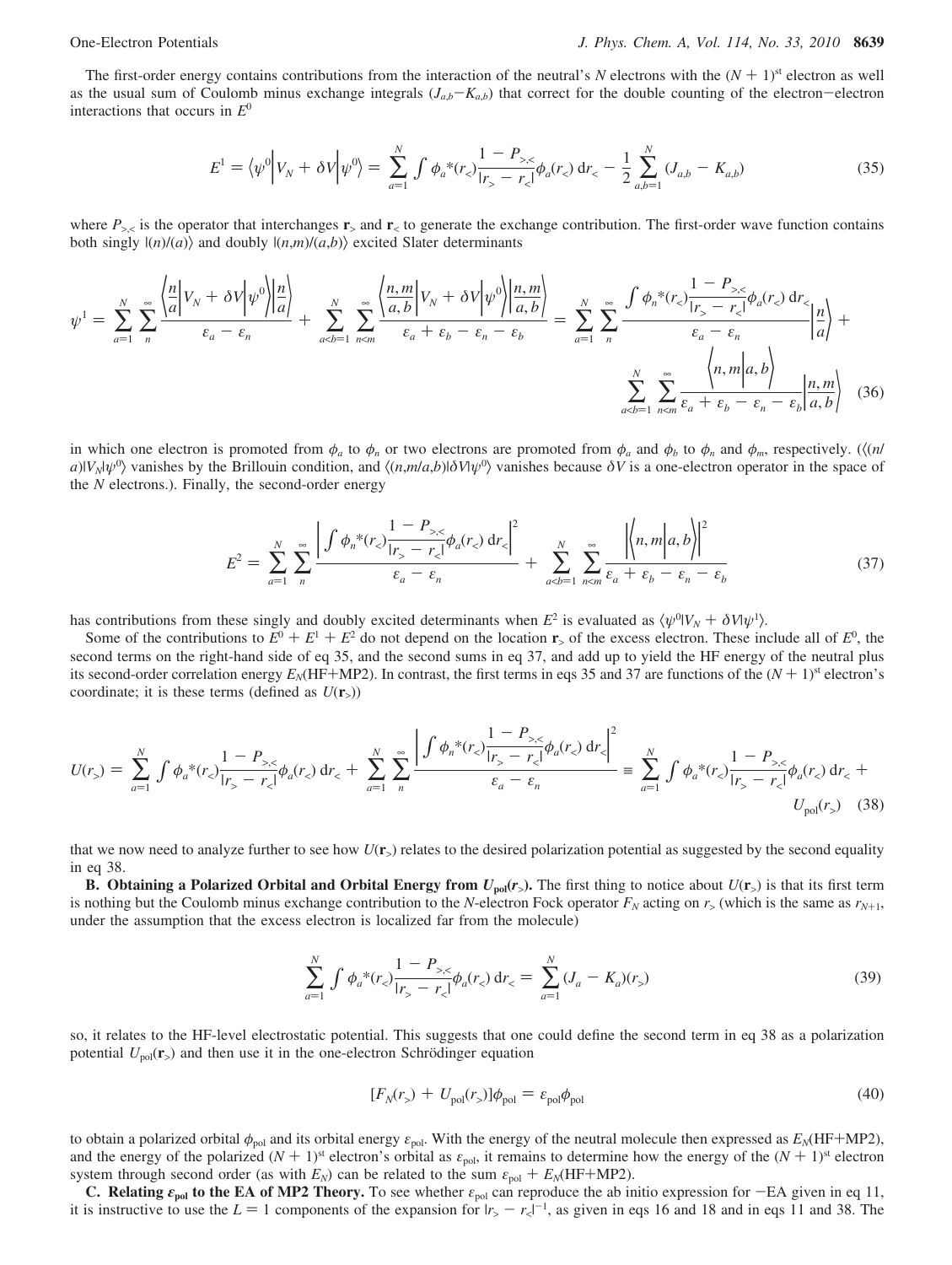results for the relaxation and correlation components to -EA are

$$
\Delta E^{L=1} \text{relaxation} = \sum_{a,n} \frac{1}{\varepsilon_a - \varepsilon_n} \sum_{M,M'=-1}^1 \left(\frac{4\pi}{3}\right)^2 \left\langle X \left| Y_{1,M} \frac{1}{r^2} \right| X \right\rangle \langle a | Y_{1,M}^* r^1 | n \rangle \langle n | Y_{1,M} r^1 | a \rangle \left\langle X \left| Y_{1,M'}^* \frac{1}{r^2} \right| X \right\rangle \tag{41}
$$

$$
\Delta E^{L=1} \text{newcorrelation} = \sum_{a=1}^{N} \sum_{n,P}^{\infty} \frac{1}{\varepsilon_a + \varepsilon_x - \varepsilon_n - \varepsilon_p} \sum_{M,M'=-1}^{1} \left(\frac{4\pi}{3}\right)^2 \left\langle X \Big| \frac{Y_{1,M}}{r^2} \Big| P \right\rangle \left\langle P \Big| \frac{Y_{1,M'}^{*}}{r^2} \Big| X \right\rangle \left\langle a \Big| r Y_{1,M'}^{*} \Big| n \right\rangle \left\langle n \Big| r Y_{1,M'}^{*} \Big| a \right\rangle \tag{42}
$$

$$
\Delta E^{L=1} \text{correlationloss} = \sum_{a
$$

To compare these components of  $-EA$  to  $\varepsilon_{pol}$ , we consider solving eq 40 in a perturbative manner realizing the  $F_N(\mathbf{r}_>)$  is zeroth order and  $U_{pol}(\mathbf{r}_>)$  is second order in the electron-electron interaction strength. This means that  $\phi_X$  and  $\varepsilon_X$ , the Koopmans' theorem results, are the zeroth-order approximations to  $\phi_{pol}$  and  $\varepsilon_{pol}$ , respectively, and that the perturbative corrections are

$$
\phi_{\text{pol}} = \phi_X + \text{ second order} + \dots \tag{44}
$$

and

$$
\varepsilon_{\text{pol}} = \varepsilon_X + \langle \phi_X | U_{\text{pol}}(r) | \phi_X \rangle + \text{fourth order} + \dots \tag{45}
$$

Substituting the explicit expression for  $U_{pol}$  (eq 38) into eq 45 yields (through second order)

$$
\varepsilon_{\text{pol}} = \varepsilon_{X} + \left\langle \phi_{X} \middle| \sum_{a=1}^{N} \sum_{n}^{\infty} \frac{\left| \int \phi_{n}^{*}(r_{<}) \frac{1 - P_{>,<}}{r_{>} - r_{<}} \phi_{a}(r_{<}) \, dr_{<} \right|^{2}}{\varepsilon_{a} - \varepsilon_{n}} \right\vert \phi_{X} \right\rangle = \varepsilon_{X} + \sum_{a,n} \frac{1}{\varepsilon_{a} - \varepsilon_{n} M M^{2} - 1} \left\langle \frac{4\pi}{3} \right\rangle \left\langle X \middle| Y_{1,M} \frac{1}{r_{>}} \langle a | Y_{1,M}^{*} r^{1} | n \rangle \right\rangle
$$

$$
\langle n | Y_{1,M} r^{1} | a \rangle Y_{1,M}^{*} \frac{1}{r_{>}^{2}} \left| X \right\rangle + \dots = \varepsilon_{X} + \sum_{a,n} \frac{1}{\varepsilon_{a} - \varepsilon_{n} M M^{2} - 1} \left\langle \frac{4\pi}{3} \right\rangle^{2} \left\langle X \middle| Y_{1,M} \frac{1}{r_{>}^{2}} Y_{1,M}^{*} \frac{1}{r_{>}^{2}} \right\vert X \right\rangle \langle a | Y_{1,M}^{*} r | n \rangle \langle n | Y_{1,M} r | a \rangle + \dots \quad (46)
$$

At first glance, it appears that the expressions for  $\varepsilon_{pol}$  in eq 46 and for  $-EA$  in eq 11 as  $\varepsilon_X$  plus the relaxation, new correlation, and correlation loss energies do not reconcile. However, with one reasonable approximation, they can be shown to be essentially identical. Specifically, if the  $(N + 1)$ <sup>st</sup> electron is very weakly bound, as it often is when localized exterior to and distant from a closed-shell neutral molecule, the denominators  $(\varepsilon_a + \varepsilon_x - \varepsilon_n - \varepsilon_p)$  appearing in the new correlation contribution of eq 42 can be approximated by  $(\varepsilon_a - \varepsilon_n)$  because the excitation energies associated with the excess electron  $(\varepsilon_X - \varepsilon_P)$  are much smaller than those associated with the valence electrons of the underlying neutral molecule. (Of course, *ε<sup>P</sup>* can extend into the continuum describing states in which the excess electron is detached. However, for continuum orbitals  $\phi_P$  having appreciable kinetic energy, the matrix elements  $\langle X|(Y_{1,M}/r^2)|P\rangle$  are expected to be very small because of the oscillatory nature of  $\phi_P$ .) Making this approximation and using the completeness relation

$$
1 = |X| \left\langle X \right| + \sum_{P} \left| P \right| \left\langle P \right| \tag{47}
$$

the expression for the  $L = 1$  component of the new correlation energy can be rewritten as

$$
\Delta E^{L=1} \text{newcorrelation} = \sum_{a=1}^{N} \sum_{n,P}^{\infty} \frac{1}{\varepsilon_a - \varepsilon_n} \sum_{M,M'=-1}^{N} \left(\frac{4\pi}{3}\right)^2 \left\langle X \Big| \frac{Y_{1,M}}{r^2} \Big| P \right\rangle \left\langle P \Big| \frac{Y_{1,M}^*}{r^2} \Big| X \right\rangle \langle a|rY_{1,M}^*|n\rangle \langle n|rY_{1,M'}|a\rangle = \sum_{a=1}^{N} \sum_{n}^{\infty} \frac{1}{\varepsilon_a - \varepsilon_n} \sum_{M,M'=-1}^{N} \left(\frac{4\pi}{3}\right)^2 \left\langle X \Big| \frac{Y_{1,M}^*}{r^2} \frac{Y_{1,M}^*}{r^2} \Big| X \right\rangle \langle a|rY_{1,M'}|a\rangle - \left\langle X \Big| \frac{Y_{1,M}}{r^2} \Big| X \right\rangle \left\langle X \Big| \frac{Y_{1,M}^*}{r^2} \Big| X \right\rangle \langle a|rY_{1,M'}|a\rangle \right\}
$$
\n(48)

In this form and with the approximation to the denominator introduced above, we see that the terms entering with a minus sign in eq 48 exactly cancel the  $L = 1$  part of the relaxation energy (eq 41). Moreover, the remaining parts of eq 48 are exactly equal to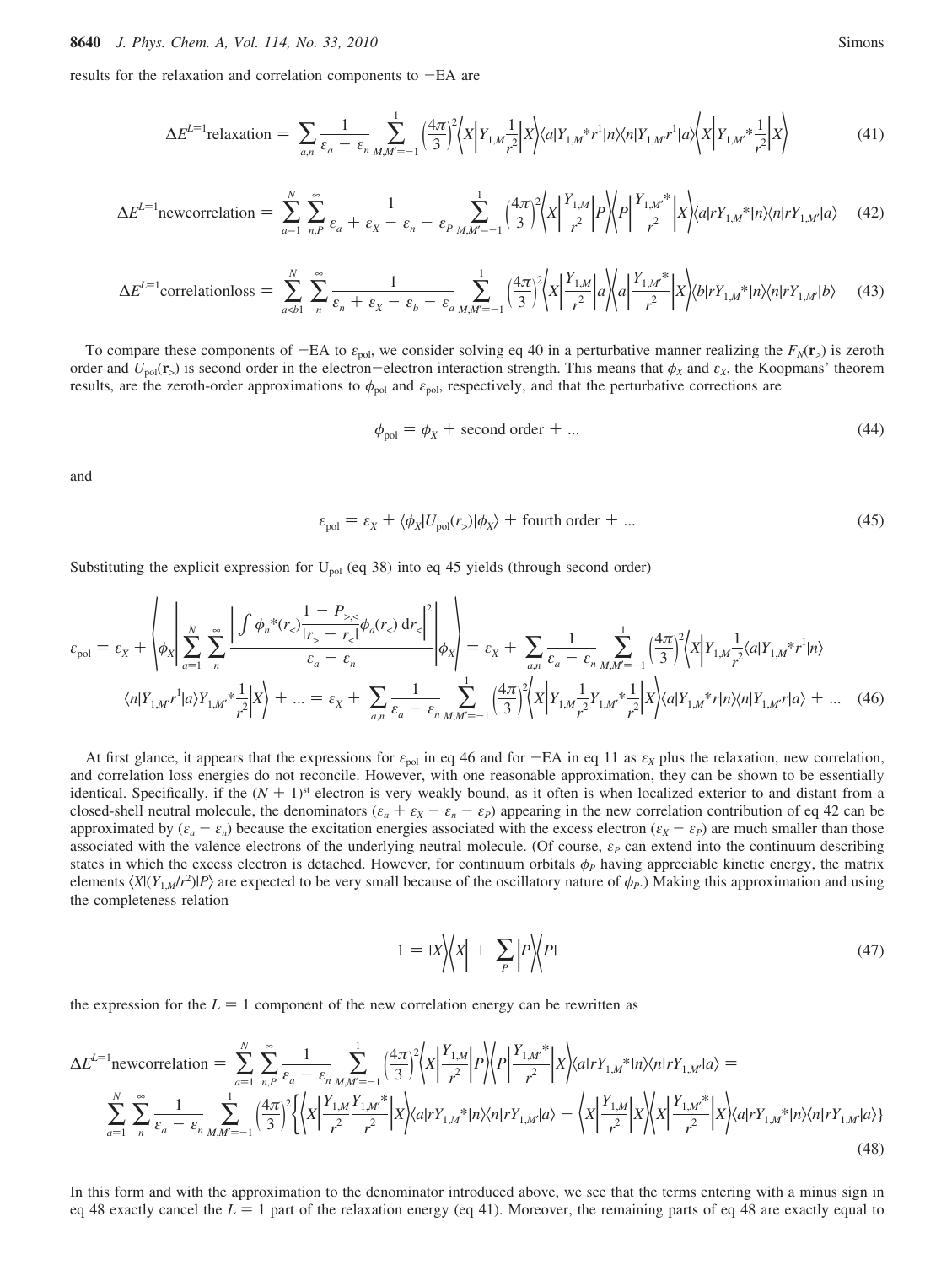$\varepsilon_{\text{pol}} - \varepsilon_{\text{X}}$  as seen in eq 46, and reflecting back on eq 21, one can clearly identify the HF-level polarizability components  $\alpha_{M,M'}$ of the neutral molecule within these parts of eq 48. This means that  $\varepsilon_{\text{pol}}$  is indeed equal to  $-EA$  (at least through second order and at least in their  $L = 1$  components), except for the correlation-loss energy given in eq 43. For the kind of systems forming the focus of the present work, the correlation loss is expected to be very small because eq 43 contains terms of the form  $\langle X|(Y_{1,M}/r^2)|a\rangle\langle a|(Y_{1,M'}^*r^2)|X\rangle$  that should be very small because the orbital  $\phi_a$  is, by assumption, distant from  $\phi_X$ , so the product  $\phi_X \phi_a$  should be exponentially small.

Notice that, as expressed in eq 42, the new-correlation energy contained transition matrix elements of the form  $\langle X|Y_{1,M}(1/r^2)|P\rangle$ , which did not allow it to be expressed in a form scaling as  $r^{-4}$ . However, the exact cancellation of parts of the new correlation and relaxation energies noted above produced a total that does indeed scale as  $r^{-4}$ . This is important because it means one can employ electron-molecule potentials containing repulsive, electrostatic, and polarization (varying as  $r^{-4}$ ) functions, but one does not need a factor varying as  $r^{-6}$  to treat the dispersion interaction between the excess electron and the electrons of the neutral.

## **IV. Summary, Extensions to Higher Order, Comparison to Drude Electron**-**Molecule Theory, and Nonadiabatic Corrections**

**A. Summary and Extensions.** The primary goal of this work was to identify the long-range radial and angular characteristics that an electron-molecule potential should have to be consistent with ab initio descriptions that include electrostatic, orbital relaxation, and dispersive correlation interactions. We have shown how one can define a polarization potential  $U_{pol}(\mathbf{r}_>)$  as in eq 38 that can be used, in combination with the Fock operator  $F_N$  of the neutral molecule or cluster, to obtain EAs that are expected to agree well with ab initio MP2-calculated EAs for the class of anions considered here. We also showed that this  $U_{\text{pol}}(\mathbf{r}_>)$  scales as  $r^{-4}$  at large **r** even though it contains the dispersion-like interaction of the excess electron and the electrons of the neutral; one does not need a function scaling as  $r^{-6}$  to describe these interactions.

These findings suggest that one-electron potentials containing short-range repulsion, electrostatics and dipole polarization can indeed be employed to describe electron-molecule interactions, that they are capable of embodying both orbital relaxation (induction) and dispersion within the conventional  $-\frac{1}{2}\alpha r^{-4}$ <br>function, and that they can be consistent with MP2 or MP3 function, and that they can be consistent with MP2 or MP3 theory if appropriate electrostatic moments and polarizabilities are used within their parameters.

To be consistent with MP2-level theory, the polarization potential should contain the HF-level polarizability tensor of the neutral, much like the Fock operator contains HF-level electrostatic moments, and it describes *both* mean-field polarization (i.e., MP2-level *orbital relaxation*) and the *new pair correlation energy* (i.e., that often termed dispersion) involving the excess electron.

The strategy used in this paper to relate MP2-level EAs to a particular form (eq 38) of the dipole polarization potential can be extended in at least two directions:

(i) Going to MP3 and higher levels, one can define polarization potentials that are consistent with this higher level and that incorporate correlation corrections to the dipole, quadrupole and higher electrostatic moments and to the dipole-and higherpolarizabilities of the underlying neutral.

(ii) Including terms from eq 16 involving values of  $L > 1$ , one can develop quadrupole and higher polarization potentials (i.e., contributions to the one-electron potential varying with higher powers of  $r_{>}^{-1}$ ).

To achieve an MP3 level potential, one can combine MP2 level electrostatic moments with polarization potentials (dipole and perhaps quadrupole) in which the polarizabilities are also evaluated at the MP2 level The derivation of the third-order self-energy matrix presented in ref 6 can be used to prove this.

(1) In particular, in eq 37 of ref 6a and eqs A3-A6 of ref 6b, the third-order self-energy matrix appears in a form very close to that shown in eq 11 of the present paper.

(2) In particular, we note that the two-electron integrals appearing in the numerators of this paper's eq 11 are replaced by matrix elements (labeled B in ref 6a) that are equal to the (first-order) two-electron integrals of eq 11 plus second-order corrections arising from the first-order doubly excited determinants of the MP2 reference wave function multiplied by other two-electron integrals (see eqs 31e and 31f of ref 6a). As discussed earlier, these wave function corrections alter the electron density and thus the electrostatic moments and polarizabilities of the neutral molecule.

(3) There are also corrections (see eqs  $A3 - A6$  of ref 6b) arising from the second-order singly excited determinants to the wave function. These also alter the electron density and thus the moments and polarizabilities.

(4) However, there are no third-order contributions to the selfenergy that do not derive from the first-order (double excitations) or second-order (single excitation) corrections to the MP wave function. This thus suggests that by making MP2-level corrections to the moments and polarizabilities, one generate a oneelectron electrostatic plus polarization potential consistent with MP3-level EAs.

For workers involved in designing electron-molecule interaction potentials, we suggest that, when deciding what level of theory (i.e., what electrostatic moments and polarizabilities) to use in such a model potential, it would be wise to employ values that are consistent with a specified level of ab initio theory if one wants to use results from the ab initio theory to validate the one-electron model. For example, if ab initio MP2 theory produces EAs of sufficient quality, it may be wise to combine a HF-level polarization potential with the Fock operator (and hence the HF-level electrostatic moments) of the neutral molecule to define a one-electron Hamiltonian. Alternatively, one could use MP2-level electrostatic moments and polarizability if one wanted to reproduce MP3-level EAs. On the other hand, it would be inconsistent, if one desires to obtain MP2 quality EAs, to use an electrostatic potential in which MP2 level dipole, quadrupole, and higher moments appear.

Even if one has no interest in generating EAs of a specified MP*n* level of accuracy, the observations made above may still be of use in determining the parameters appearing in the shortrange repulsive portion of a model electron-molecule potential. After all, it is the balance between these short-range repulsions and the long-range attractions that determine the EA, and one should be careful not to (fortuitously) reproduce the correct EA by using inaccurate long-range and inaccurate short-range potentials. Clearly, one would prefer to use accurate long-range potentials and then create a short-range repulsive potential that gives the correct EA when balanced against these accurate longrange terms. For example, the results provided here suggest that one could employ HF-level electrostatic moments and polarizabilities and then adjust the parameters in the short-range repulsions to reproduce MP2-level EAs on test systems (e.g., the water dimer anion if one is interested in developing an electron-water potential to use on larger water cluster anions).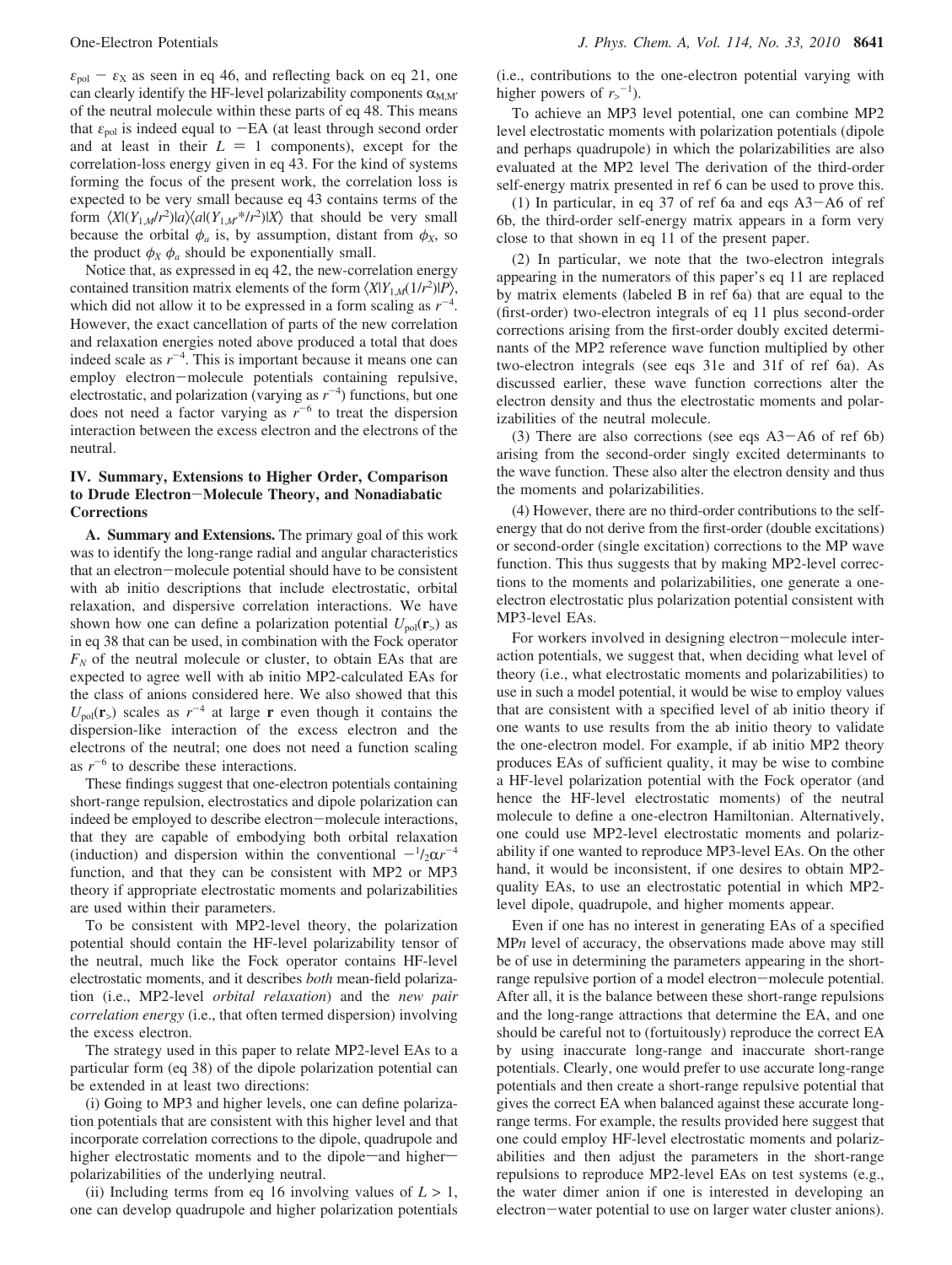Alternatively, one could use MP2-level electrostatic moments and polarizabilities and adjust the repulsive potential's parameters to reproduce MP3-level EAs. It would even make sense if Koopmans' theorem EAs are of sufficient accuracy (this is not likely, be we use this example to make a point), to use HFlevel electrostatic moments, to include no polarization potential, and then adjust the parameters in the short-range repulsions to reproduce the Koopmans EAs. In addition, one could plot (as was done in ref 11b) the long-range part of a candidate oneelectron potential and compare it to a plot of the MP2- or MP3 level potential obtained as in ref 11b

**B. Connections to the Drude Model.** We would like to show, as part of this summary, that many of the observations made above concerning orbital relaxation and new correlation (i.e., dispersion effects involving the excess electron) were made, albeit in a different framework, by Professor Ken Jordan's group when treating their Drude model<sup>13</sup> for electron-molecule and electron-cluster interactions. In particular, for dipole-bound and water-cluster anions, they showed the Drude model capable of reproducing high-level ab initio electron binding energies that include dispersion effects, and they showed<sup>11b</sup> that a polarization potential scaling as  $r^{-4}$  arises from the Drude model when an adiabatic approximation (much as used here in deriving  $U_{pol}({\bf r}_>)$ ) is employed.

In the model discussed in refs 11b and 13, the coupling between the *N* electrons belonging to the underlying molecule or cluster and the excess electron is described by a potential

$$
V_{\text{e,osc}}(r,R) = q_D \frac{R \cdot \hat{r}}{r^2} f(r) \tag{49}
$$

expressed in terms of the coordinates **r** of the excess electron and of the so-called Drude oscillator **R**. The response of all *N* of the neutral's electrons to the presence of the excess electron is modeled in terms of a single three-dimensional Drude oscillator, which is characterized (These parameters and the force constant  $k<sub>D</sub>$  are chosen to make the polarizability of the Drude oscillator equal to that of the water molecule.) by a charge  $q<sub>D</sub>$ , a mass  $m<sub>D</sub>$ , and a displacement vector **R** that is assumed to undergo harmonic motion according to the Hamiltonian

$$
h_{osc}(R) = -\frac{\hbar^2}{2m_D} \nabla_R^2 + \frac{1}{2} k_D (X^2 + Y^2 + Z^2) \tag{50}
$$

in the absence of coupling to the excess electron. The function  $f(r)$  in eq 49 serves to cutoff the coupling at small *r*.

Using a basis  $\{|\alpha, n_x, n_y, n_z\rangle\}$  consisting of products of (i) orbitals  $\{\phi_{\alpha}\}$  for the excess electron (i.e., the orbitals we denoted  $\phi_X$  and  $\phi_P$ ) and (ii) harmonic oscillator eigenfunctions for the Hamiltonian of eq 50 and treating the coupling given in eq 49 either by configuration interaction or by perturbation theory, the workers in refs 11b and13 showed that the energy change induced by the coupling can be viewed as a dispersion-like energy arising from correlated excitations of the Drude oscillator and of the excess electron. Such doubly excited contributions are depicted qualitatively in the central part of Figure 2 and correspond, in our eq 23, to the *new-correlation* terms that describe the dispersion interactions between the excess electron and the neutral's electrons.

This Drude model was subjected (see ref 11b) to an adiabatic treatment in which the oscillator Hamiltonian including the coupling to the excess electron was diagonalized for a fixed



**Figure 2.** Descriptions of the couplings between electrons of a neutral molecule or cluster (water in this case) and an excess electron described by ab initio MP2 dispersion (a), Drude-model CI or perturbation theory (b), and adiabatic treatment of Drude model (c). Reprinted with permission from ref 11b. Copyright 2008 American Chemical Society.

position of the excess electron. A matrix representation of the Hamiltonian

$$
H_F = h_{osc}(R) + V_{e,osc}(r, R)
$$
 (51)

is formed within a basis  $\{n_x, n_y, n_z\}$ consisting of products of harmonic oscillator eigenfunctions but constrained to  $n_k = 0$  or 1 only  $(k = x, y, \text{ or } z)$ . The lowest eigenvalue of the resultant  $4 \times 4$  matrix, which depends parametrically on the position **r** of the excess electron, was shown to have the form

$$
U(r) = 2\hbar\omega_{\rm D} - \sqrt{(1/2\hbar\omega_{\rm D})^2 + \frac{\hbar q_{\rm D}^2}{2\omega_{\rm D}m_{\rm D}r^4}} f^2(r)
$$
\n(52)

where  $\omega_D$  is the frequency of the Drude oscillator. This can be seen (after removing the zero-point energy of the oscillator) to be of the polarization-potential form

$$
U(r) = -\frac{\alpha_{\rm D}}{2r^4} \hat{r}(r) \tag{53}
$$

where  $\alpha_D$  is the polarizability of the Drude oscillator<sup>t</sup>

$$
\alpha_{\rm D} = \frac{{q_{\rm D}}^2}{k_{\rm D}}\tag{54}
$$

and  $f(r)$  is the same cutoff function discussed earlier. This view of the coupling of the excess electron to the underlying molecule is shown in the right side of Figure 2.

It is our view that this derivation and the related observations offered by the Jordan group for their Drude model-that the dynamical coupling between the excess electron and the electrons of the underlying neutral can be viewed either as dispersion-like (Figure 2 in the center) or polarization-derived (Figure 2 on the right)—are consistent with the analysis of MP2 theory offered here. We concluded that the dispersion-like *newcorrelation* energy plus the mean-field *orbital relaxation* energy can be combined and expressed in terms of a single polarizationderived energy analogous to the adiabatic Drude model's potential of eq 53. We also showed that the combination of all of these terms indeed scale as  $r^{-4}$  even though they contain dispersion contributions that might be expected to scale as  $r^{-6}$ .

**C. What about Nonadiabatic Corrections?** In closing, we note that it is somewhat surprising the degree to which using